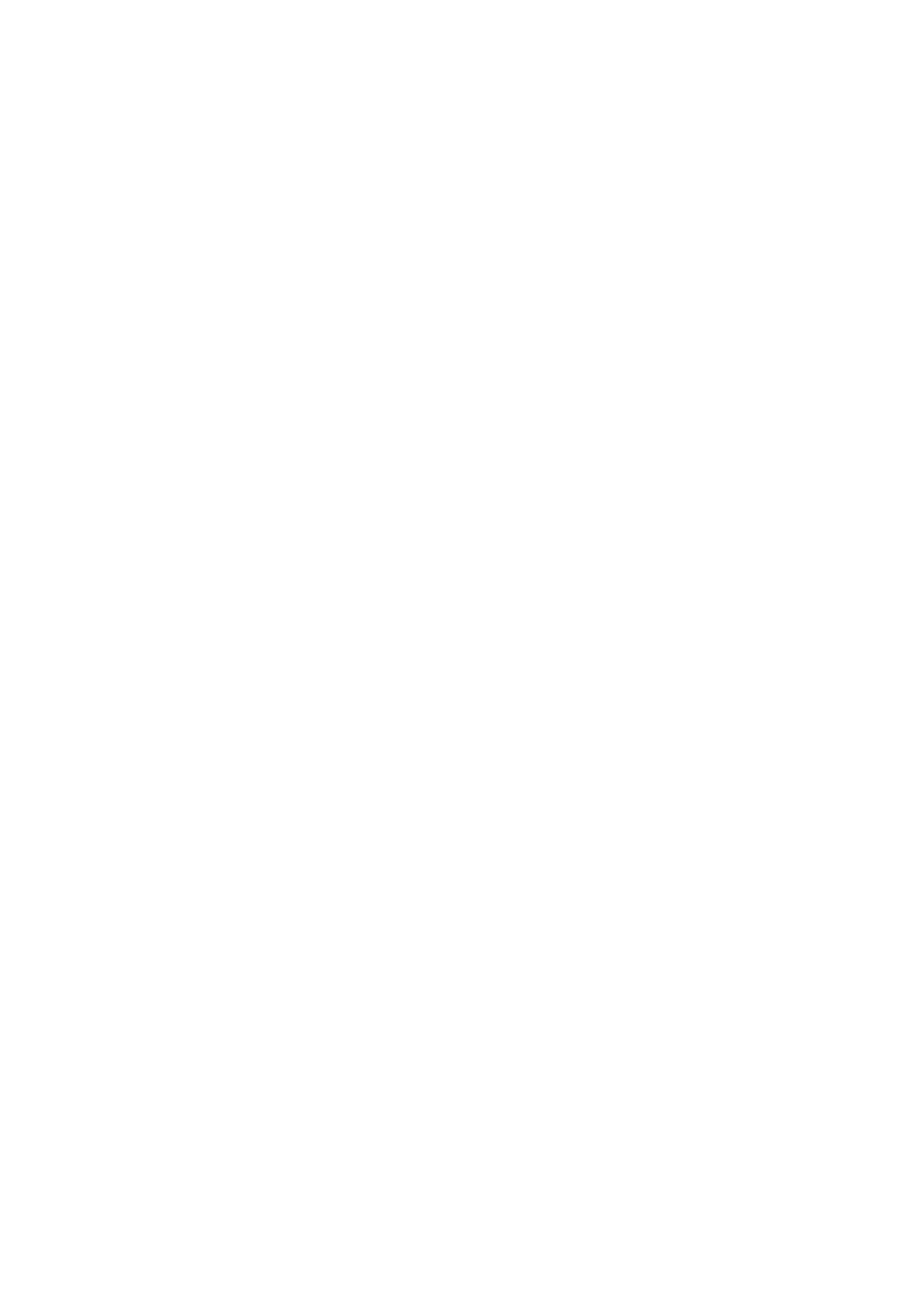# **HeiRAT** - **Quality-of-Service Management for Distributed Multimedia Systems**

*Carsten Vogt<sup>\*</sup>, Lars C. Wolf<sup>\*\*</sup>, Ralf Guido Herrtwich*\*\*\*, Hartmut Wittig\*\*\*\*

IBM European Networking Center, Vangerowstr. 18, D-69115 Heidelberg, Germany

Abstract: Multimedia systems must be able to support a certain quality of service (QoS) to satisfy the stringent real-time performance requirements of their applications. HeiRAT, the Heidelberg Resource Administration Technique, is a comprehensive QoS management system that was designed and implemented in connection with a distributed multimedia platform for networked PCs and workstations. HeiRAT includes techniques for QoS negotiation, QoS calculation, resource resewation, and resource scheduling for local and network resources.

**Key words:** Quality of Service, Resource management, Distributed multimedia, Scheduling, Admission Control

# **1 Introduction**

The processing of digital audio and video streams has to obey timing requirements which are typically not considered in traditional computer systems. Multimedia operating and communication systems have to take into account these timing criteria when managing system resources in order to provide *a* cettain *qual***iry** *of sewice* (QoS) to multimedia applications. This QoS typically includes specifications for throughput, delay, and reliability.

The *HeiProjects* (Herttwich 1994) at IBM's European Networking Center in Heidelberg were aimed at providing a distributed multimedia platfom for PCs and workstations in an intemetwork of LANs such as Token Ring and Ethemet. Among other things, they included the development of *HeiTS* (the Heidelberg Transport System) for transporting multimedia streams across the network (Wolf and Herttwich 1994) and *HeiRAT* (the Heidelberg Resource Administration Technique) for providing a well-defined QoS for this transport (Vogt, Herrtwich and Nagarajan 1993).

In this paper, we describe the features of HeiRAT in retrospective. The following section provides an overview of the HeiRAT system. We then devote one section each to the definition of QoS values in HeiRAT, to the enforcement of QoS, and to the calculation of QoS parameters.

## **2 HeiRAT Overview**

All system resources through which a multimedia stream passes may affect the QoS of this stream. HeiRAT, therefore, considers all resources on a path from source to sink(s), both in the local systems and the network (see Figure 1). Resources can be classified as active and passive. Active resources process data, they include CPUs, busses, *V0* systems, network adapters and transmission links. Passive resources store data, they include memory space in end nodes and network routers. In this section, we look at the basic features of HeiRAT to manage all these resources.



Figure 1: Resources Managed by HeiRAT

- Carsten Vogt is now with FH Köln, Fb. Nachrichtentechnik. Betzdorfer Str. 2, D-50679 Köln, Germany.
- Lars C. Wolf is now with TH Darmstadt, Fb. Elektrotechnik & Datcntechnik, Merckstr. 25, D-64283 Darmstadt, Germany.
- Ralf Guido Herrtwich is now with RWE Telliance AG, Gildehofstr. 1, D-45127 Essen, Germany.<br>Harimut Wittig is now with Multimedia Software GmbH, Riesaer Str. 5, D-01129 Dresden, Germany

e-mail: vogt@fh-koeln.de, Lars.Wolf@kom.th-darmstadt.de, Ralf.Herrtwich@RWE-Telliance.de, wittig@mms-dresden.telekom.de *Correqwndence to:* **Carsren** Vogt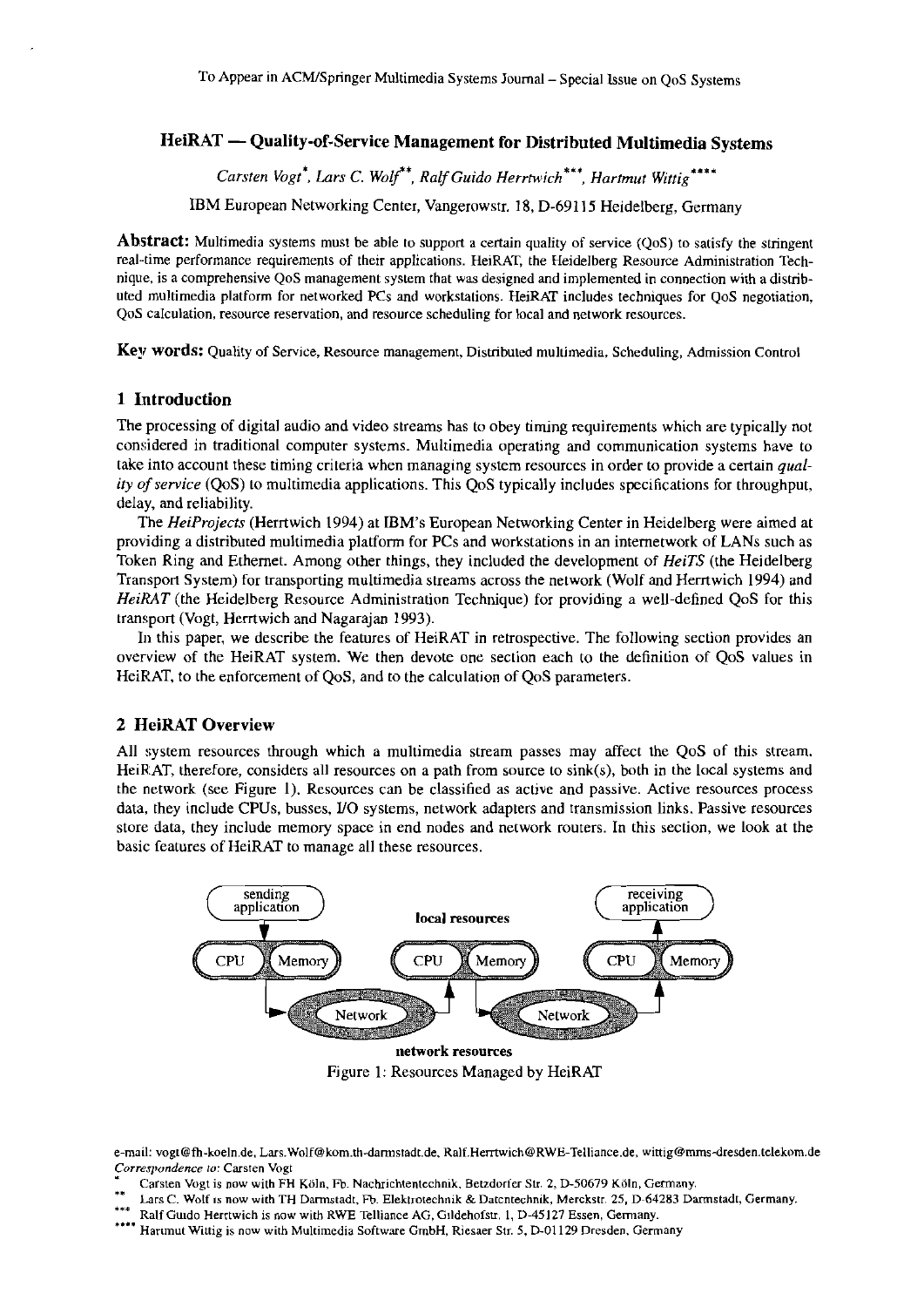# **2.1 Functions of HeiRAT**

HeiRAT provides the following functions for both active and passive resources:

- *Throughput fest:* When a new multimedia stream shall be established, it is checked whether enough fiee resource capacity is available to handle it. This decision is influenced by the QoS guarantees already given to other streams; these must not be violated by the new stream.
- . *QoS calculation:* Every resource computes the QoS it can provide Eor the new stream.
- *Resource reservation:* The resource capacity is resewed that is required to provide the QoS guarantee.
- *Resource scheduling:* Resource access is coordinated so that the respective QoS guarantees of all streams are satisfied.

In the *set-up* or *QoS negotiation phase* of a multimedia stream, applications specify their QoS requirements. These parameters are used for the throughput test and the QoS calculation which result either in a resource resewation or in the rejection of the stream establishment, the latter if the QoS cannot be met. In the *transmission* or QOS *enforcement phase,* after the successful estahlishment of a stream, the resources are scheduled with respect to the given QoS guarantees.

In the set-up phase, HeiRAT offers several options by which applications can specify their QoS requirements. QoS values are given in terms of maximum end-to-end delay, minimum throughput needed, and reliability class defining how the loss of data shall be treated. An application can select one of the QoS parameters for optimization by specifying an interval from *desired* to *worst-acceptable* values. For example, a video application might request a throughput between 15 and 30 video frames per second. indicating that video quality would not be acceptahle with less than 15 frames, but that more than 30 frames are never needed. HeiRAT will then return the best QoS it can guarantee within this interval and make the corresponding reservation (or reject the request if even the lower bound cannot be supported).

In the transmission phase, data are processed and transmitted according to their urgency. Schedulers handle time-critical multimedia streams prior to time-independent data. They exploit propenies of the underlying resources, for example, they are based on the operating system priority scheme for CPU scheduling or the MAC priority scheme of the network.

HeiRAT offers two types of QoS: *guaranteed* and *statistical.* For guaranteed QoS, the resource capacities reserved are for the maximum demand a stream may have during its lifetime. Reserving extensive amounts of capacities for such peak requirements can he rather costly and leads to the under-utilization of resources if there is a significant difference between peak and average data rate of a stream. A cheaper alternative is statistical QoS where resources are slightly overbooked. This implies that while QoS requirements will be met most of the time, occasional QoS violations may occur (and applications need to be ready to cope with them).

### **2.2 The Role of Resource Reservation Protocols**

Multimedia streams that are transmitted across a multi-hop network are handled by multiple system resources. The guarantees of the individual resources must be aggregated to obtain an end-to-end QoS guarantee. This requires a *resource reservalion protocol* to exchange and negotiate QoS requirements across system boundaries. The fact that the network is one of the resources to he managed makes it necessary to integrate the resource reservation protocol with the network layer of the transport system; higher layers have no information about the different resources in the network.

Examples of such reservation protocols include ST-I1 (Topolcic 1990), its more recent version ST-U+ (Delgrossi and Berger 1995), and RSVP (Zhang et al. 1993). While these protocols differ in their underlying design philosophy (modularity vs. completeness, connection-orientation vs. soft-state, etc.) (Mitzel et al. 1994, Delgrossi et al. 1993), they are all appropriate means for exchanging reservation information. When HeiTS and HeiKAT where conceived, ST-I1 was the only apparent reservation protocol under discussion in the IETF. Today, RSVP (in connection with IP-NG) attracts more attention. Most HeiRAT mechanisms can work with RSVP just as they work with ST-U.

As illustrated in Figure 2, origin and target appIications, agents executing the resource reservation protocol, and local resource managers participate in the QoS negotiation. The origin supplies the initial QoS requirement. This QoS request is possibly mapped by the transport layer on a QoS request in terms of network layer units due to packet segmentation and then hecomes patt of a connection estahlishment mes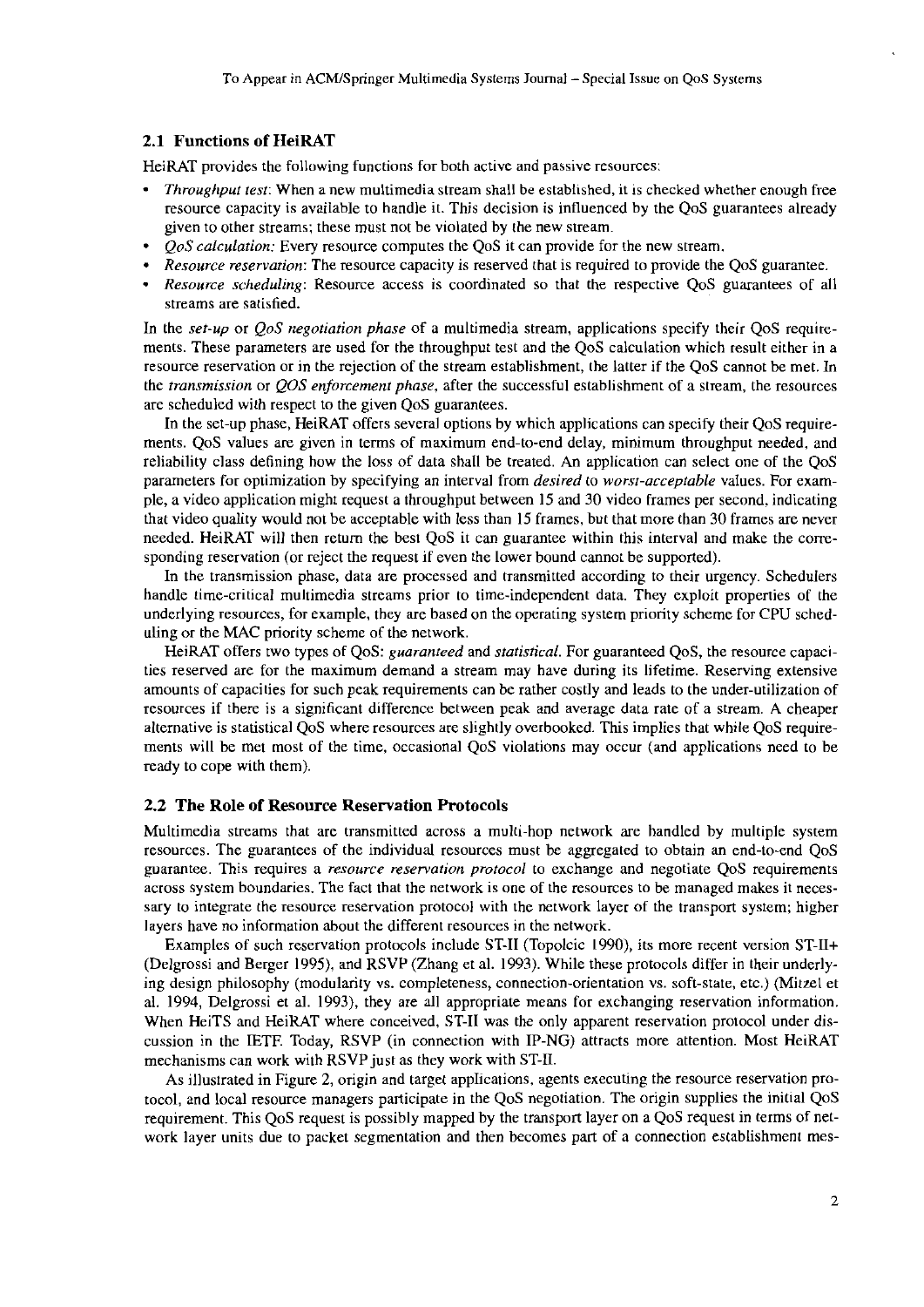sage. Each local resource manager on the path receiving the message computes the QoS its resources can provide and reserves the corresponding resource capacities.

If the reservation fails (either due to resource overload or insufficient resources for a given QoS requirement), a corresponding message is sent back to the origin releasing all reservations made so far. Otherwise, thc protocol agent updales the QoS specification (for example, keeping track of the accumulated delay or adjusting throughput) and passes the stream establishment message downstream towards the targets. Targets work in the same way and communicate a OoS specification or a refusal message back to the origin.

'To make sure that all resources work with the same QoS parameters, the origin may then send out a request defining the final throughput and reliability values of the stream as the respective minimum values of all resources. *Excess delay* (any positive differente between achievablc and desired delay) is disuibuted among the resources to relax guarantees.



Figure 2: Distributed QoS Computation.

R.esource reservation protocols should be supported by QoS-driven routing algorithms that find optimal paths for a given set of QoS requirements in a mashed nctwork of resources. The lack of routing mechanisms with QoS support led us to develop QoSFinder. QoSFinder uses path vector routing with QoS metrics for the evaluation of routes. A detailed specification of the routing protocol, its metrics and a common algorithm for the comparison of two sets of QoS parameters can be found in (Vogel et al. 1995).

# **2.3 HeiRAT Usage Scenario**

For ihe time being, our HeiRAT implementation is used in the HeiTS communication system and the HeiTS-based Ultimedia Server/6000, a multimedia client-server system for audio and video retrieval. Guaranteed and statistical QoS calculation and reservation are provided for CPU and main memory space as well as for Token Ring and Ethernet networks.

For the IBM AIX Version 3 operating system, schedulers for the CPU and the Token Ring adapter have been implemented which handle requests according to their urgency. The resource reservation protocol ST-11 anci the transport layer protocol HeiTP (Delgrossi et al. 1992) use the functionality provided by HeiRAT, the laitter for mapping QoS specifications between the transport and the network layer.

The applicability of HeiRAT is not confined to the HeiTS environment. Indeed, the HeiRAT approach for distributed QoS calculation can be extended to arbitrary chains of software modules (defined as *stream handlers* in (Wolf and Herrtwich 1994)) and networks connecting sources to sinks. Here, for each individual stream handler or for sequences of adjacent stream handlers, the HeiRAT functions can be called to reserve appropriate resource capacities and to return QoS guarantees for the execution of these modules. In this scenario, the protocol stack of HeiTS could be one of the stream handlers. The QoS guarantees given for the individual stream handlers can then be accumulated in a similar fashion as done in a network with its routers and transmission links to yield end-to-end OoS guarantees. See (Wolf 1996) for more information.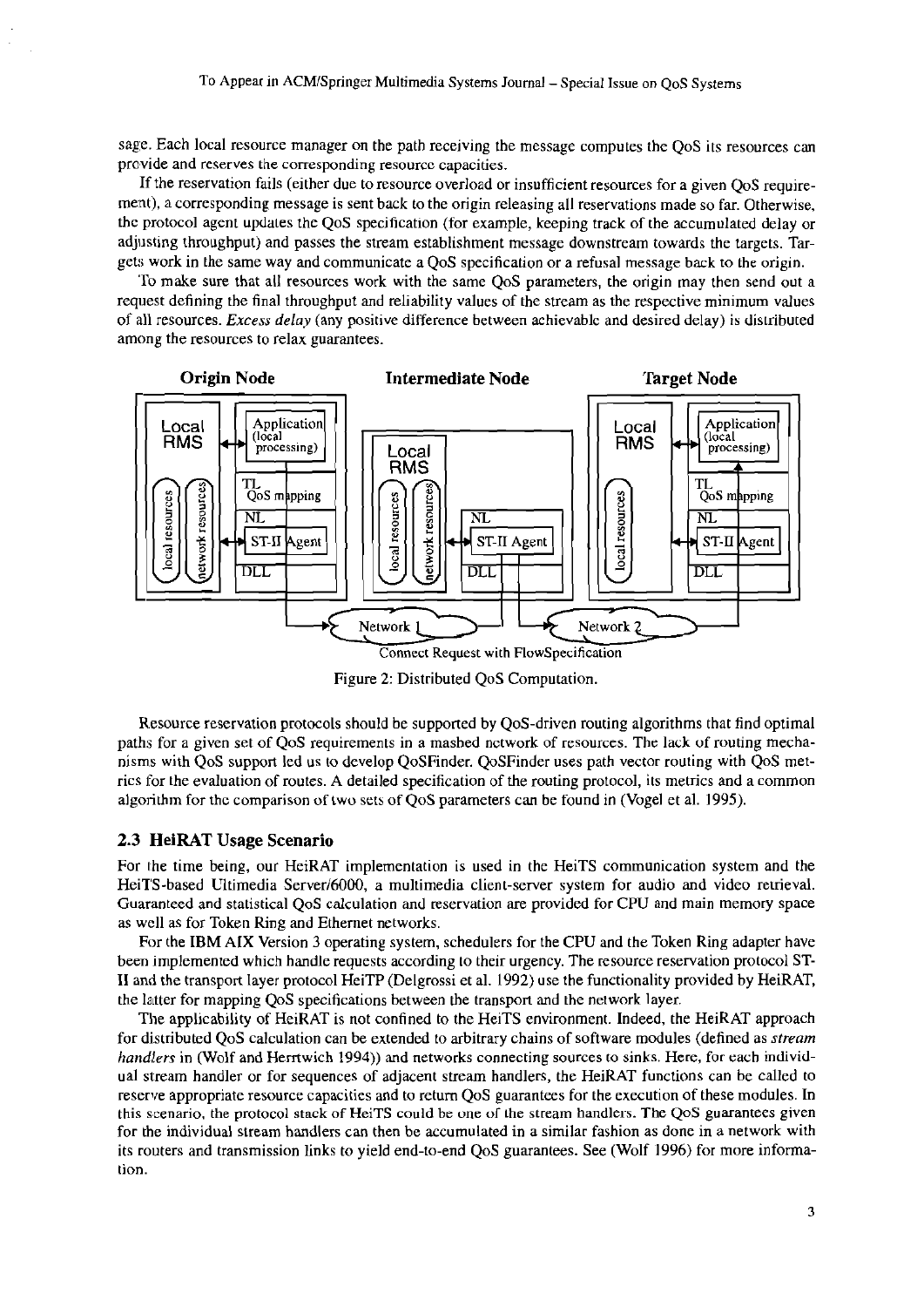### **2.4 Management of HeiRAT**

To Set and update HeiRAT parameters, the system can he managed using the Simple Network Management Protocol (SNMP) (Case et al. 1990)).

The HeiRAT Management Information Base (MIB) consists of three parts: *resources, reservation*, and monitoring.

The resource part of the M1B contains information related to all resources managed by HeiRAT. For example, information ahout the total capacity of the network can be obtained. or the maximum amount of bandwidth reservahle by multimedia traffic can he Set. The reservation part of the HeiRAT MIB contains actual information about the reservations for multimedia connections, for example, the set of OoS parameters for connections, or the scheduling priority of a reservation. From the variables in the monitoring part. resource consumption information (for example, used network handwidth of a connection, CPU usage of a process) can be retrieved. A detailed description of the HeiRAT MIB can be found in (Kätker et al. 1993).

# **3 QoS Description**

The purpose of a QoS description is manifold. QoS parameters (at least some of them) serve as a source description; they specify properties of the data stream an application will feed into the system. Additionally, OoS parameters are needed to describe the performance requirements of an application and to define the corresponding performance guarantees retumed by the system. In this section, we look at how QoS is described in HeiRAT and compare this description with other ways to specify QoS.

### **3.1 QoS Parameters in HeiRAT**

Three parameters are of main interest when it comes to transporting multimedia streams: throughput, delay and reliability. All three QoS parameters are closely related: The smaller the overall bandwidth of a resource is compared to its Iod, the more messages will accumulate in front of it and the larger the huffers need to he to avoid loss. The larger the buffers hecome, the more likely it gets that messages need to wait to be serviced, that is, the larger the delay will get. Hence: only a full description of the entire parameter Set provides a clear understanding of the QoS provided.

#### **3.1.1 Throughput**

The HeiRAT throughput model is based on the *linear bounded arrival process (LBAP)* model as introduced by (Cmz 1991) and used by (Anderson 1993). The LBAP model assumes data to be sent as a stream of discrete units (packets) characterized by three parameters:

- $S = maximum packet size,$ <br>•  $R = maximum packet rate$  $\bullet$
- $R =$  maximum packet rate (i.e., maximum number of packets per time unit), and  $W =$  maximum workshead
- $=$  maximum workahead.

The workahead parameter W allows for short-term violations of the rate  $R$  by defining that in any time interval of duration t at most  $W + t * R$  packets may arrive on a stream. This is necessary to model input devices that generate shorr bursts of packets, for example disk blocks that contain multiple multimedia data frames, and also to account for any clustering of packets as they proceed towards their destination (for work conserving systems). Although it may be somewhat counter-intuitive. it is possible to use LBAPs for the management of variable bit-rate streams with varying bandwidth requirements as shown in (Vogt 1995).

A useful concept with regard to the LBAP is that of logical arrival time. The logical amval time **1** of a message  $m_i$  is defined as:  $l(m_0) = a_0$ , the actual arrival time of the first packet, and  $l(m_{i+1}) = \max\{a_{i+1}, l(m_i)\}$  $+ 1/R$ . The concept of logical arrival time essentially acts as a smoothing filter for the traffic streams. It ensures that no particular stream hogs a resource at the expense of other streams given their declared workload characteristics. We will refer to the entity that computes these logical arrival times and schedules packets accordingly as the *regulator*. A packet whose logical arrival time has passed is called *critical*, otherwise it is referred to as workahead.

The output stream of a resource serving an input LBAP is itself an LBAP. Its parameters depend on the parameters of the input IBAP and the maximum and minimum delay within the resource. Their computa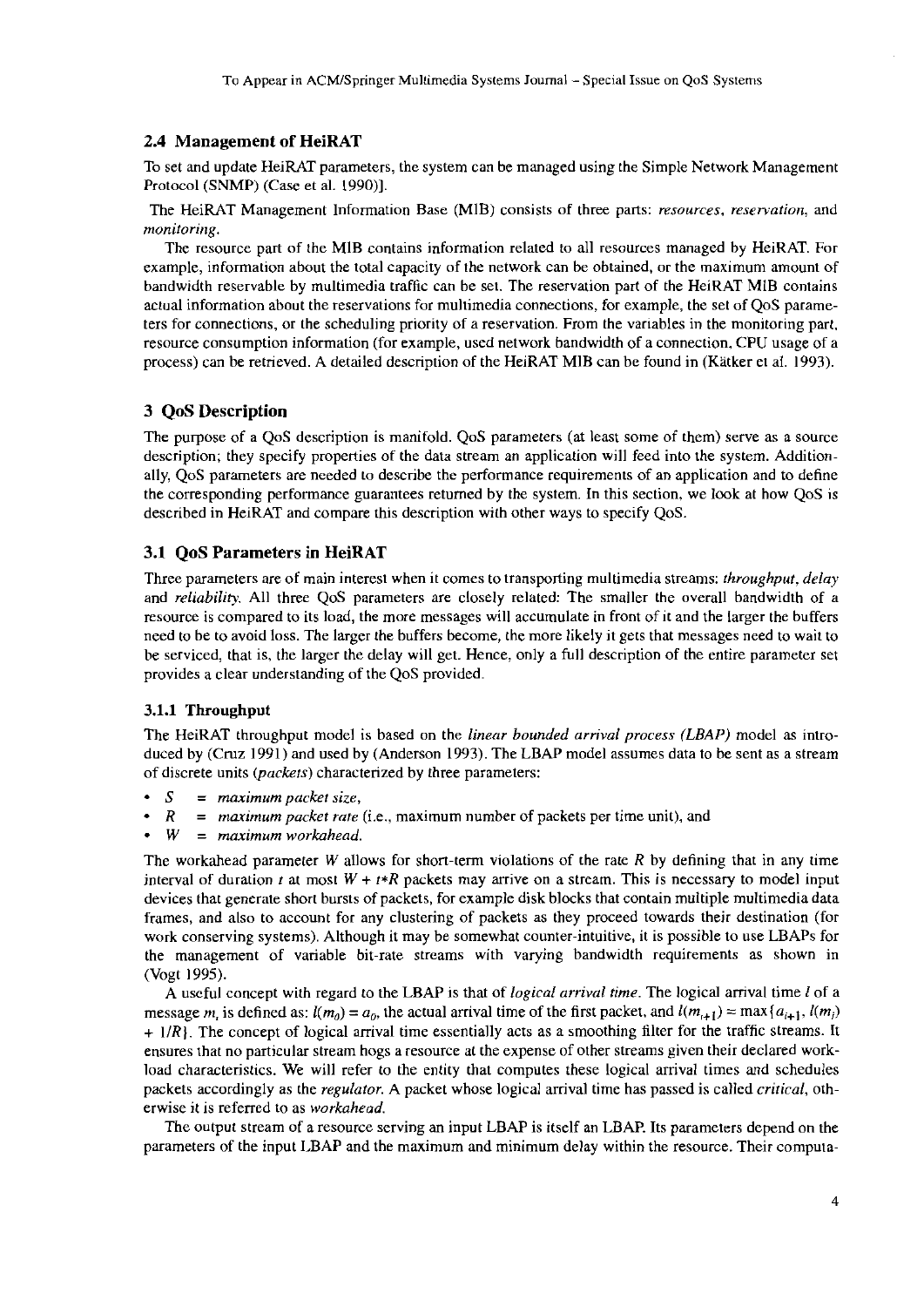tion is described in (Anderson, Herrtwich and Schaefer 1990). This enables one to "push" the LBAP workload model from the origin through to the destination nodes for each stream.

In addition to the ihree LBAP Parameters defined above, the user must specify the maximum processing time per packet for each resource such that resource capacities can be correspondingly reserved. In (Wittig, Wolf and Vogt 1994) the problem of processing time measurement is analyzed and a measurement tool for CPU processing times of multimedia stream handling modules is presented.

# **3.1.2 Delay**

Delay in HeiRAT is specified in terms of *minimum actual delay D<sub>min</sub>*, which is a lower bound to the actual packet transfer time on the connection, and *maximum regular delay*  $D_{max}$ , which is the time at which a packet leaves the transport system at the latest with respect to its logical amival time. Only the maximum regular transit time is communicated between the application and HeiRAT, the minimum actual transit time is used only internally to determine the end-to-end *jitter*, the variance in the end-to-end delay.

HeiRAT does not specify jitter separately as it assumes that multimedia packets can be buffered before they are made available to the receiving application. To ensure that there is always a packet available when the application requires it, the buffering time is up to  $D_{max} - D_{min}$ . However, this approach can be expensive in terms of buffer space and additional transmission delay incurred by the buffering on the target node.

#### **3.1.15 Reliability**

The HeiRAT specification of reliability distinguishes between bit errors and packet losses. This distinction is motivated by the observation that one would not necessarily discard a whole multimedia message (for example a video frame) when only a small number of bits is corrupted. Reliability classes define how these two types of error shall be handled by the transport system (Table 1).

|                      | Class 0 | Class 1  | Class 2                       | Class 3 | Class 4 |
|----------------------|---------|----------|-------------------------------|---------|---------|
| Bit errors           | 1gnore  | 1gnore   | indicate                      | ignore  | correct |
| <b>Packet errors</b> | ignore  | indicate | indicate                      | correct | correct |
|                      |         |          | Table 1: Reliability Classes. |         |         |

Table **1:** Reliability Classes

The reliability parameter specifies the best error treatment the network layer can provide without increasing the straightforward throughput or delay. For example, the IBM Token Ring Busmaster adapter can immediately indicate the successful or unsuccessful delivery of packets. An implicit error correction by rr:transmission would be possible, but would increase throughput and delay. Networks incorporating forward-error-correction may very well be capable of such correction procedures without significant delay increases. Hence, delay and throughput in HeiRAT does not account for error handling operations such as retrainsmissions – the overhead of these functions has to be considered by the transport layer when transfoming a higher layer QoS specification into a network layer specification, or vice versa.

Note that the HeiRAT reliability model provides only the few reliability classes mentioned but nothing further (as, e.g., loss rate guarantees). This stems from the fact that the HeiRAT QoS management approach is primatily focused on the optimization of throughput and delay. Losses are assumed to happen, cspecially for streams with a statistical QoS, but it is left to higher layers to prepare for their occurrence and to handle them appropriately. (Delgrossi et al. 1994) and (Wolf, Herrtwich and Delgrossi 1995) include a detailed discussion of possible approaches.

### **3.2 HeiRAT and Other QoS Parameter Schemes**

The HeiRAT QoS parameter set was chosen because we felt it described the most important properties of multimedia streams in a natural and simple way. However, there exist many other schemes for the specification of QoS. It is therefore important to find out whether mappings between such different parameter sets exist and how the various approaches can coexist in one system.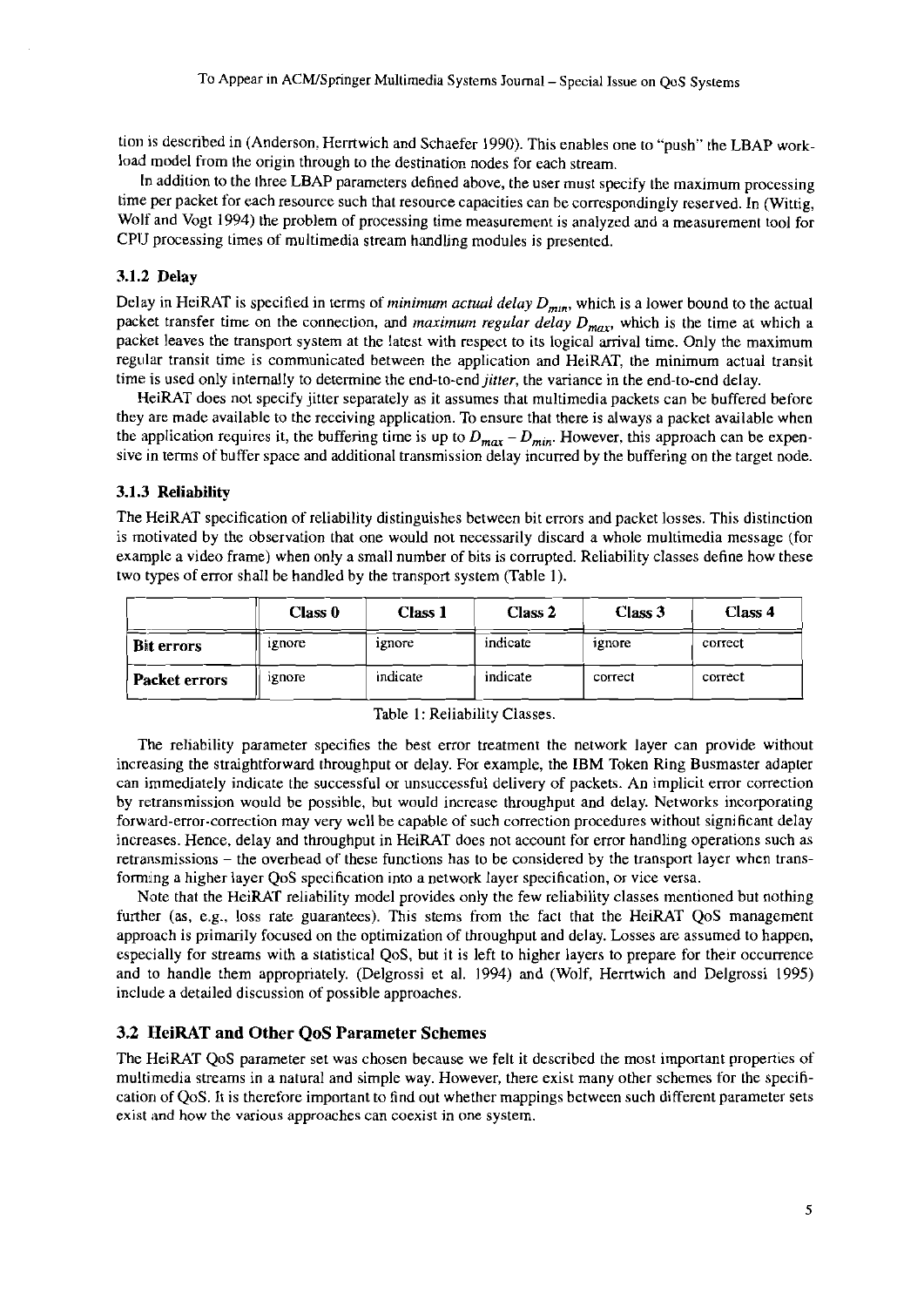### **3.2.1 QoS Model Used in plaNET**

plaNET is a high-speed packet-switched network for the integrated communication of voice. video, and data (Cidon, Gopal and Guérin 1991). A key feature of plaNET is its transparency, i.e. its ability to transmit information in various formats such as packets of variable sizes or fixed-size ATM cells.

QoS management in plaNET is based on a stochastic traffic model. This model assumes a traffic source to be in one of two states. either the *idle state* emitting no traffic at all or in the *burst srate* sending traffic at a certain *peak rate*. The time during which the source is in its burst state is called a *burst phase*. Based on this model, traffic sources are charactenzed by three parameters:

- $R = peak$  rate = traffic rate during burst phases
- $m =$ *mean traffic rate* over the total time
- *b* = *average duration of a bursrphase*

The plaNET scheme reserves bandwidth for individual connections on links in an intemetwork. By this reservation, a certain throughput is guaranteed with some specified loss probability due to buffer overflow at the links' entrances. The amount of bandwidth reserved for a connection j, the so-called *equivalent capacity c<sub>i</sub>*, lies between its mean rate  $m_i$ , and its peak rate  $R_i$ . It depends on the above traffic parameters, the amount of buffer space availahle to store waiting messages and the desired buffer overflow probability.

In general, several connections are multiplexed over one link. If link bandwidth is high, and so is the number of connections that can be multiplexed, the aggregate bit rate of the connections can be approximated by a Gaussian distribution. If not, the aggregate bit rate is approximated by the sum of the equivalent capacities, i.e.. for the purpose of QoS management a connection is treated as if it sent its bits at aconstant rate of  $c_i$ . By comparing the aggregate bit rate already allocated and the equivalent capacity requested by a new connection with the total link bandwidth it can be decided whether the new connection can be admitted.

Although the traffic models and the approaches for QoS calculation used in HeiRAT and plaNET differ, an integration of their QoS management is possible. Consider the scenario iliustrated by Figure 3 where an end-to-end connection between two stations across two lower-speed LANs and a high-speed WAN shall be estahlished. Assume that QoS demands of the connection are specified by plaNET parameters, QoS management on the WAN is done by the pIaNET scheme, and QoS management on the LANs by HeiRAT. Hence, on the LANs the plaNET parameters have to be mapped on HeiRAT parameters such that a HeiRAT resource reservation can take place.

This mapping can be done as follows: A pIaNET connection does not require a 100% service guarantee but accepts a limited number of message Iosses. This corresponds to a statistical HeiRAT connection. Moreover, on LANs with a comparatively low capacity the number of connections is small and hence their aggregate bit rate has to **be** characterized by the sums of their equivalent capacities of all connections (see above). Thus, for the purpose of bandwidth allocation only the equivalent capacities play a role; the values of the three plaNET QoS parameters are needed only for calculating these. The equivalent capacity can be directly used as throughput parameter for the HeiRAT reservation function. The message size parameter is the message size of the plaNET connection. which must he specified in addition to the three plaNET parameters, and the workahead parameter can be zero.



Figure 3: An Intemet Integrating HeiRAT and plaNET QoS Management.

Now consider the scenario that the management of the LANs and the intermediate WAN is still done by plaNET and HeiRAT, respectively, but the end-to-end connection now defines its QoS in terms of HeiRAT parameters. Note that only statistical HeiRAT connections can be supported here as plaNET provides no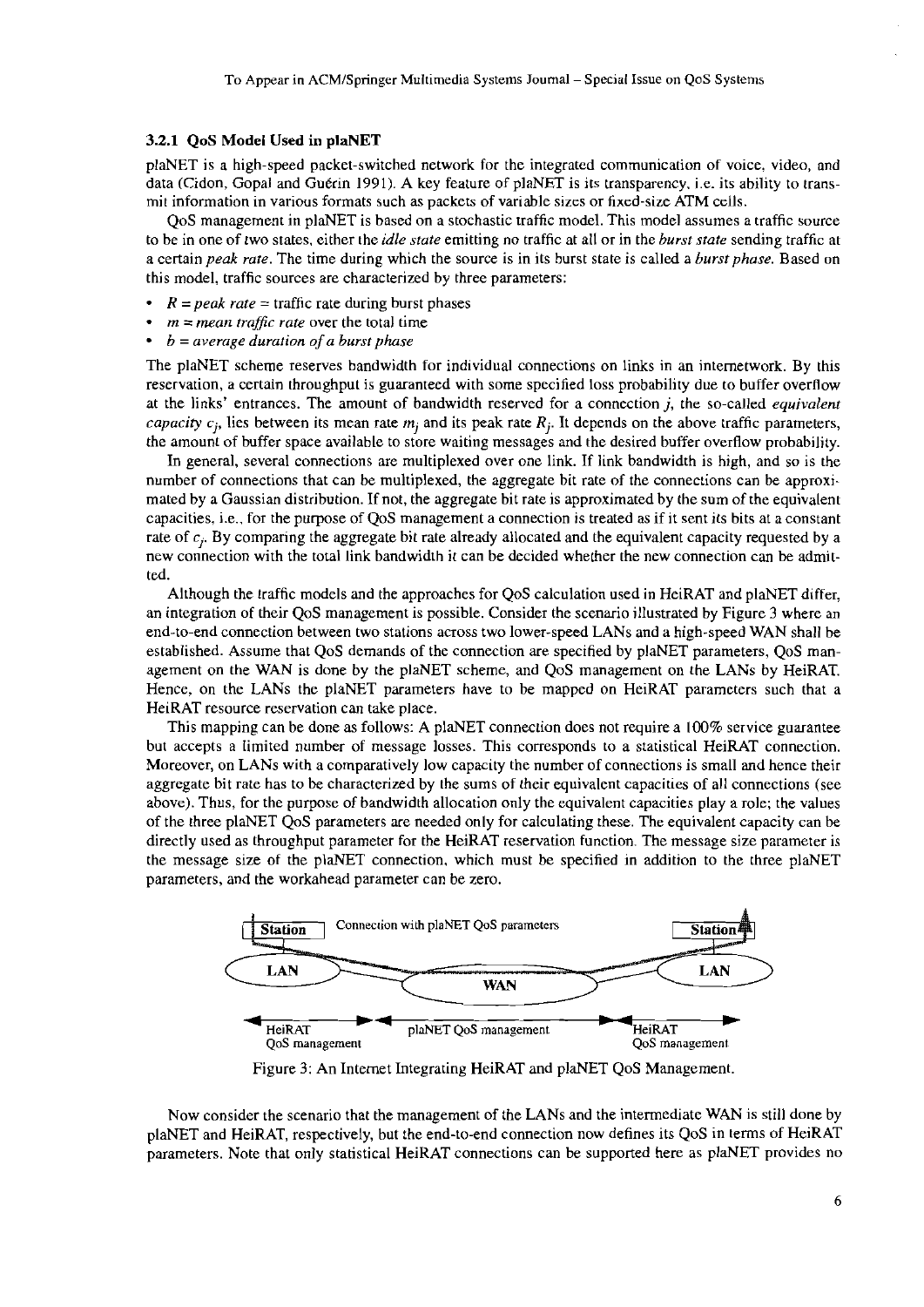100% guarantees. In this scenario, the HeiRAT parameters have to be mapped on plaNET parameters such that bandwidth on the WAN can be reserved. This mapping is only possible for the throughput parameters of HeiRAT as plaNET manages only bandwidth. but gives no delay guarantees. The plaNET mean rate **rn**  is calculated as the produci of the HeiRAT packet size and rate. A burst is, according to the HeiRAT scheme, a sequence of at most W incoming packets, Wbeing the workahead parameter. The burst rate and hence the burst duration required by plaNET depend on how fast the gateway or the application can physically feed packets into the network; they can be directly derived from this infonnation.

### **3.2.2 QoS Model Used in Q.933**

**A** QoS standard that has emerged in the ISDN environment is Q.933 (ANS1 1991). Q.933 describes the traffic source and its throughpui requirements in tenns of an average throughput rate over any interval of a given length and a possible burst in such an interval, both given in terms of bits. As Q.933 assumes the packetization of traffic it also specifies a maximum packet size. Q.933 includes a delay paramcter signifying that 95% of a stream of packets of maximum size experience a delay not longer than this value. Q.933 allows for specifying an acceptahle interval for the QoS instead of fixed values when defining QoS requirements.

In the following, we consider again the second scenario of the previous section. QoS requirements and guarantees for an end-to-end connection are given in terms of HeiRAT paramcters but the reservation of some intermediate resource is based on O.933. When issuing a reservation request to a network whose management is based on Q.933, the HeiRAT QoS request has to be transformed into a reservation request in terms of Q.933 parameters.

**A** HeiRAT QoS description is based on the specification of a maximum workload. The numher of packets  $N(t)$  in an interval of length t is bounded by  $N(t) \leq W + t \cdot R$  for some workahead parameter  $W \geq 1$  and some packet rate parameter R. This upper bound can be further reduced to  $N(t) \leq W + \lfloor t^*R \rfloor$ , i.e., to a discontinuous function, because  $N(t)$  counts only complete packets. The graph of the function  $b_{Hei}(t)$  in Figure 4 illustrates this upper bound.  $b_{Hei}(t)$  defines the maximum number of packets that may have arrived after t time steps.

4.933 defines the maximum workload in a different way. Here, the workload is descrihed by a *commirted burst size* **(CES)** and a *rhroughput (TPT).* **CES** is the maximum number of bits (not packets!) that may arrive in any interval of length **T.** *TPT* is the average numher of hits per second. The interval Iength T is defined as the ratio of **CES** and *TPT.* i.e.. *T* = **CES** *I TPT.* In Figure *4,* The graph of the function  $b_{O,933}(t) = CBS + \lfloor t/T \rfloor * CBS$  illustrates this upper bound of the workload.  $b_{O,933}(t)$  defines the maximum number of bits that may have arrived after *t* time steps. Note that also this function is discontinuous because data may arrive in bursts.



Figura 4: Traffic Bounds for the HeiRAT and the Q.933 QoS Model.

When submitting a reservation or a change request from HeiRAT to a network managed by  $Q.933$ , it must be ensured that enough network bandwidth for the calling HeiRAT function is reserved. To reserve "enough" bandwidth means that even the worst possible hehavior of the requesting process must be covered by ihe reservation. Hence, the goal is to find for given Wand R appropriate values for **CES** and *TPT*  such that for all *t*  $b_{He}(t) \leq b_{Q,933}(t)$  (abstracting for a moment from the fact that Q.933 counts bits rather than packets).

For given Wand **R,** some properties of **CES** and *TPT* can be derived: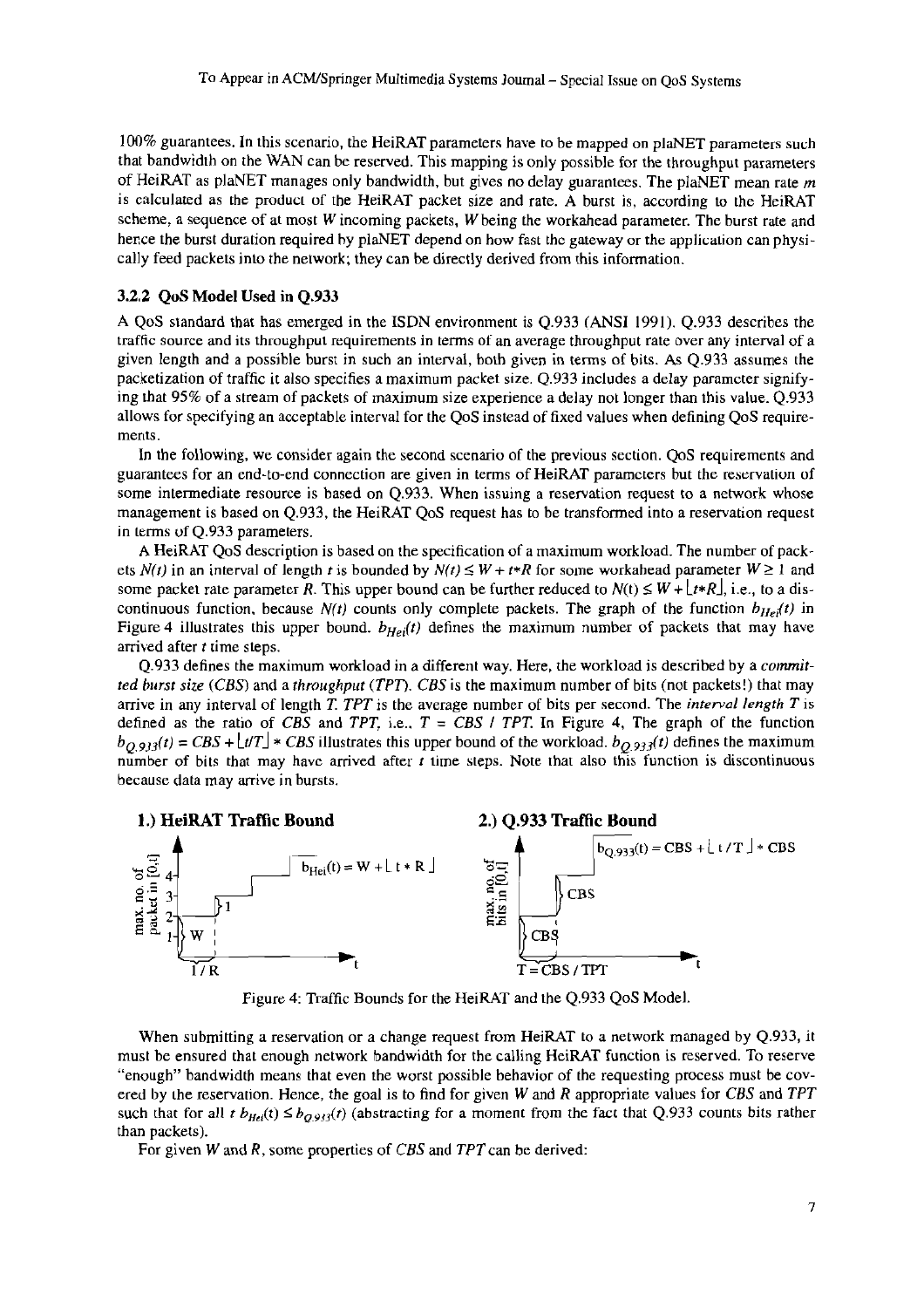- (1)  $CBS \geq W$ , because the initial burst must be covered by CBS. Hence, there is some real number  $r \geq 1$ with  $CBS = r*W$ .
- (2) There should be at least one *t'* such that  $b_{Hei}(t') = b_{O.933}(t')$ , because otherwise Q.933 would make an unnecessary over-reservation. As  $b_{Hei}(t)$  is growing not faster than  $b_{Q,933}(t)$ , such a *t*' can be found in the environment of the first jump of  $b_{O,933}(t)$ , i.e., for  $b_{O,933}(T)$ . Hence, for some  $\epsilon > 0$ :  $b_{Hei}(T-\epsilon) =$  $b_{O,933}(T-\epsilon) = CBS$ . Also, the first jump of  $b_{O,933}(T)$  should coincide with a jump of  $b_{Hei}(t)$  (also to avoid an over-reservation) and thus  $CBS = W+T+R-1$ .
- (3) From (1) and (2), we have  $W + T^*R 1 = r^*W$ .

The question is now how to choose *r*. One possible approach is to attempt to minimize the overall throughput  $TPT = CBS / T$  in order to claim as little bandwidth as possible. However:

$$
TPT = \frac{CBS}{T} = \frac{rW}{T} = \frac{rW}{\frac{(r-1)W+1}{R}} = \frac{rWR}{(r-1)W+1}
$$

It can be seen from the above expression that *TPT* has no minimum because *TPT* is continuously decreasing with growing *r.* Note also that **CBS** is growing linearly in *r,* i.e., there is a trade-off hetween hurst size and overall throughput. Hence, one should select an *r* with an appropriate trade-off. yielding

$$
CBS = rW \qquad TPT = \frac{rWR}{(r-1)W+1} \qquad T = \frac{(r-1)W+1}{R}
$$

There are two special cases in which the calculation of **CBS** and *TPT* is much simpler. For guaranteed connections with a regulator, there is a workahead of  $W = 1$ . Hence, one can select  $CBS = 1$  and  $TPT = R$ , i.e.,  $T = 1/R$ . This implies  $b_{Hei}(t) = b_{O.933}(t)$  for all t, i.e., no overreservation is incurred by the mapping. The same values can also be chosen for statistical connections, which means that no reservations for hursts on such connections are made. The Q.933 QoS specification provides an extra parameter called *excess burst size* which can he used instead of **CBS** to indicate this burst.

Note that the ahove definitions of **CBS** and *TPT* are given in tems of packets. To get the corresponding values in tems of hits **(as** required hy Q.933) the above expressions have tobe multiplied hy the maximum packet size (which is provided by HeiRAT) and by  $8$  (= number of bits per byte). The mapping of the other QoS parameters is straightforward (sec (Taher 1993) for details).

The backward direction. i.e., the mapping of Q.933 QoS parameters to HeiRAT parameters is needed when Q.933 returns a QoS guarantee which must be forwarded in terms of HeiRAT QoS values. If Q.933 makes only a yeslno decision on the request. the retumed QoS values are the same as the input values and hence the returned guarantee is simply the requested QoS. Otherwise, Q.933 returns a *TPT* and a **CBS**  value for which W and R values must be found such that  $b_{Hei}(t) \leq b_{O,933}(t)$ . This is easy and also described in (Taher 1993) in more detail.

#### **4 QoS Enforcement**

To enforce a given set of QoS assertions. it needs to be controlled which work item a resource processes at a given time. This may be achieved by admission control that locks out applications once a certain workload is reached. A more general and flexible way to enforce QoS is to take into account QoS requirements when scheduling a resource. In this section we look at the scheduling of both CPU and network access.

# **4.1 CPU Scheduling**

The HeiRAT algorithms for CPU scheduling are hased on classical approaches for real-time processing, namely *rarliest-dendline-\$rst* (EDF) and *rate-monotonic* (RM) scheduling (Liu and Layland 1973). In this context, HeiRAT assumes the packet streams on the network layer to be periodical. The scheduling and QoS management of aperiodical transport layer streams as, e.g., found in video applications with variable bit rates can be adapted to this model as described in (Vogt 1995).

EDF scheduling assumes each process to have a deadline at which its processing must be finished. For periodical packet streams, the deadline for the processing of a packet can be defined as the end of its period. Within EDF, the process with the earliest deadline among the waiting processes is executed first. In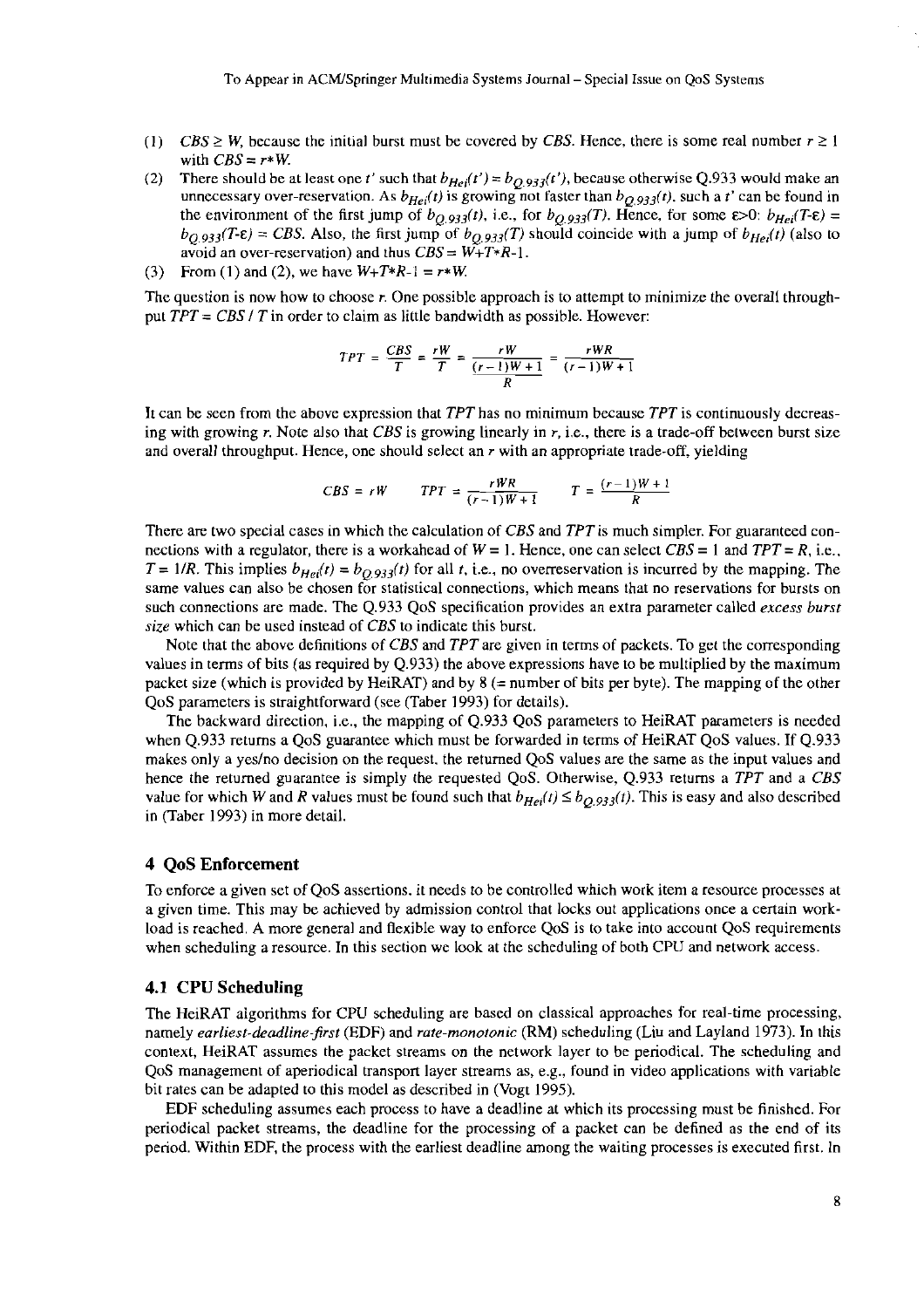RM scheduling, the process with the highest rate (i.e. the smallest period) is given the highest priority. RM scheduling is a special variant of fixed-priority (FP) scheduling that is also frequently used to approximate real-time behavior.

In HeiRAT, these approaches have been extended to account for the two classes of guaranteed and statistical connections as well as for workahead packets. This extension is based on the method of *deadline*workahead scheduling (Anderson 1993) which dynamically classifies packets with respect to whether they are currently critical or workahead. Within this scheme. one can also easily account for guaranteed and statistical QoS sireams. Hence, packets (01 rather the processes handling them) are scheduled according to the following multi-level priority scheme:

- **(1** ) Critical guaranteed processes
- (2) Critical statistical processes
- (3) Non-multimedia processes
- (4) Workahead processes (hoth guaranteed and statistical)

Scheduling within these priority classes is (preemptive) RM and EDF (except for Priority 3 where any strategy can be used), the deadline of a packet being its logical arrival time plus delay bound computed for this stream. The priority of a process is switched from 4 to I or **2,** respectively, as soon as it becomes critical. which possibly entails the preemption of the currently executing process.

With the above scheme the situation may occur that some process is delayed further than expected by the execution of another process that takes more time than specified in its workload description. To avoid this problem, a variant of the algorithm with the following priority scheme can be considered:

- (1) Critical processes (guaranteed and statistical)
- (2) Critical processes that have used up their processing times as specified hy their workload descriptions, but require further processing
- (3) Non-multimedia processes
- (4) Workahead processes

As soon as a statistical process executed with Priority I exceeds its specified processing time it is moved to Priority **2** and possibly preempted. Thus, misbehaving statistical processes cannot violate the QoS assurances given to guaranteed processes. This approach requires the supervision of processing times and increases the complexity of the implementation. Additionally, special care must he taken for a proper sequencing of packets on statistical connections, as a later arriving packet processed with Priority 1 might overtake an earlier packct waiting with Prioriiy **2.** 

The cost of priority-driven scheduling is detemined by several factors. Besides the scheduling decision itself (i.e., the selection of the process tobe executed) the scheduling overhead includes the assignment of priorities to the processes, context switching and the use of timers, as needed in the above scheduling scheines. Hence. it has to he carefully decided whether the process priorities are assigned statically or dynamically and at which instants process contexts may be switched. The decisinn about preemptive or non-preemptive scheduling has also an immediate effect on the overhead (Mercer and Tokuda 1991).

The CPU scheduler currently implemented in HeiRAT is based on the first priority scheme presented above with preemptive fixed-priority RM scheduling. To avoid the overhead incurred by the processing of workahead packets, the scheduler can leave these packets in a wait state until their logical arrival time. Hence, Priority 4 may not be used. A description and evaluation of the scheduler is given in (Wolf, Burke and Vogt 1996).

# **4.2 Network Access Scheduling**

Changing the resource scheduler for network access is not as easy as for the CPU: The order in which packets are sent on the network is determined by an *internal scheduler* on the adapter that can often not be modified. To deal with the problem, one typically has to implement an external scheduler that submits packets to the adapter according to their urgency.

#### **4.2.1 Extcmal Schedulers**

As the intemal scheduler is determined by hardware and microcode of the adapter, it generally implements only a simple non-real-time scheduling strategy (for example, FIFO). Hence, it is desirable to reduce its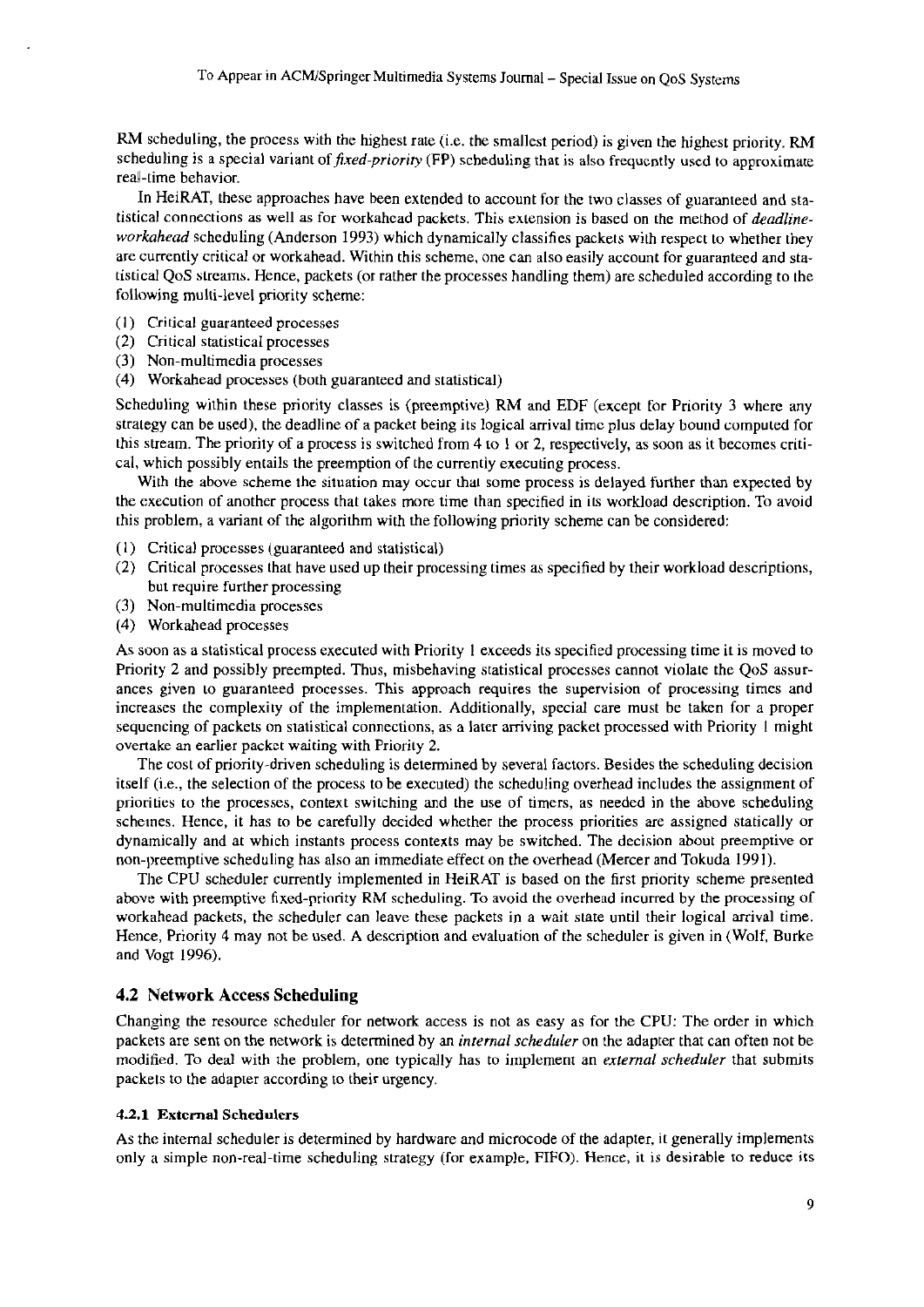impact and leave most oF the task to the extemal scheduler This is done by bounding the number of packets that can be queued on the adapter. Such a bound implies a trade-off between the delay that can be guaranteed to a stream and the overall performance of the network. On the one hand, it is desirable to have only a small number of packets on the adapter (one packet in the ideal case) to be able to send newly arrived urgent messages faster. On the other hand, the caching of packets on the adapter increases throughput.

When a packet arrives from the regulator it is inserted into the external scheduler queue according to its priority. **If** the number of packets waiting on the adapter falls below the threshold, packets are copied from the external scheduler queue to the adapter queue until the threshold value is reached. This is done either when a new packet arrives and there is still room in the adapter queue, or when the adapter indicates the successful transmission of one of its packets.

The extemal scheduler can work similar to the CPU scheduler: Packets from guaranteed streams have the highest priority foliowed by packets from statistical streams. Normal data packets rank last. Within the first and second classes, a real-time scheme such as EDF or RM can be used. In contrast to the CPU, scheduling here is non-preemptive – once a packet has been submitted to the adapter, its transmission is not aborted.

# **4.2.2** Token Ring Access Scheduling

The Token Ring was the first network to which HeiRAT QoS management was applied. It was chosen for its deterministic behavior which lends itself well to the calculation and enforcement of QoS guarantees. Let us use this as an example to discuss the work of the various schedulers.

In order to provide real-time services on the Token Ring, it is necessary to bound the transmission time of a node on receipt of the token. Although the Token Ring MAC protocol provides a limit of 10 ms on the transmission time per node, this value is obviously too high to support multimedia services with tight delay bounds. Hence, the choice of a smaller value is proposed. The limit on the transmission time could, for example, be chosen such that the calculated delay bounds of multimedia streams stay below the most stringent application delay requirements. We denote this value of the transmission time as  $T$ .  $T$  can easily be imposed by restricting the packet sizes submitted to the adapter, assuming that only a limited number of packets is transmitted per token visit.

An important consequence of this approach is that small values of  $T$  result in small packet sizes and hence introduce delays in disassembly and assembly of, for example, large video frames. Also, there is an increase in the number of interrupts generated at the system intetiace to the adapter on completion of transmission. Hence, it should be ensured that  $T$  is not too small. For purposes of further discussion, we assume that a suitable value can be chosen - a message size of 4 KByte, for example, will result on a 16 MBit/s Token Ring in a T value of approximately 2 ms.



Figure 5: Token Ring Adapter and Extemal Scheduler.

The basic Token Ring access scheme includes a priority mechanism at the MAC layer. The token is associated with a certain priority and stations that receive the token can only transmit packets that are of higher or equal priority than the current token priority. Furthermore, reservations can be made in the token or in passing packets for a pending packet of a certain priority. Reservations are useful in that they prevent stations from transmitting lower-priority packets when there is a higher-priority packet pending for transmission at one Station.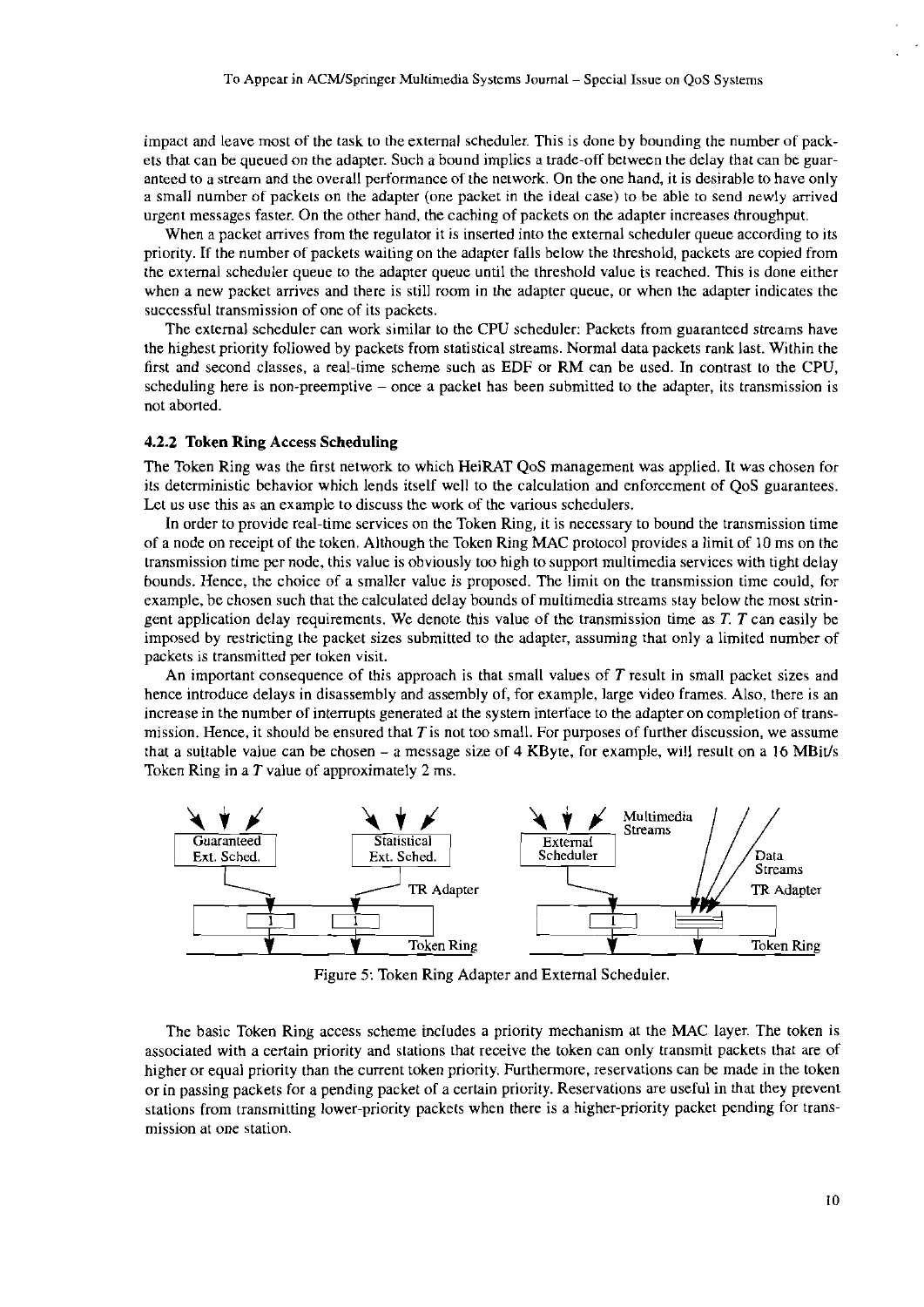The MAC priority is reflected in the intemal scheduler of a Token Ring adapter and can be used by the extemal adapter in one of the following ways:

- Scheme 1 (left of Figure 5): We assume a sender can actually set MAC priorities for outgoing packets or at least can distinguish between two FIFO queues serving packets with two different MAC priorities. One possibility here is to have two separate external schedulers for guaranteed and statistical connections. A statistical scheduler submits packets to the adapter at a lower MAC priority than the guaranteed scheduler. Time-independent packets also go through the statistical queue, but are put back by the external scheduler in favor of multimedia packets.
- Scheme 2 (right of Figure 5): As an alternative, one could have a single external scheduler for both guaranteed and statistical streams. This scheduler prefers guaranteed to statistical connections, similar to the first CPU scheduling scheme described. The scheduler submits both guaranteed and statistical packets with the same high MAC priority to the adapter. Time-independent packets are transmitted through the second queue with a low MAC pnority.
- Scheme 3 (Figure 6): Adapters with only one queue needed to be used in the current implementation of HeiRAT. They bear the closest resemblance to the CPU scheduler: The external scheduler needs to determine the total order of packets

The MAC priority scheme of the Token Ring can also **be** used to give oll traffic from one station a higher priority than traffic from other stations. This could be used for video Servers where only one (or few) senders actually generate multimedia streams.



Figure 6: The Way of Packets from the DLS Interface to the Network.

# **5 Throughput Test and QoS Calculation**

Knowing how resources are scheduled, we are now able to address the issues of QoS calculation and resource reservation for both local resources and networks.

# **5.1 Local Resource Management**

The local resources in the network nodes managed by HeiRAT are CPU processing bandwidth and buffer space. Whereas the reservation of buffer space requires only the calculation of the amount of storage neecled and a corresponding static huffer allocation at connection establishment time, CPU management must include the full set of functions defined in Section 2, i.e. throughput test, QoS calculation and resource reservation.

# 5.1.11 CPU **Throughput Test**

All multimedia processes to be handled by the CPU are characterized by the LBAP model, i.e. they are basically periodic. Moreover, these processes are scheduled by either an RM or an EDF strategy with a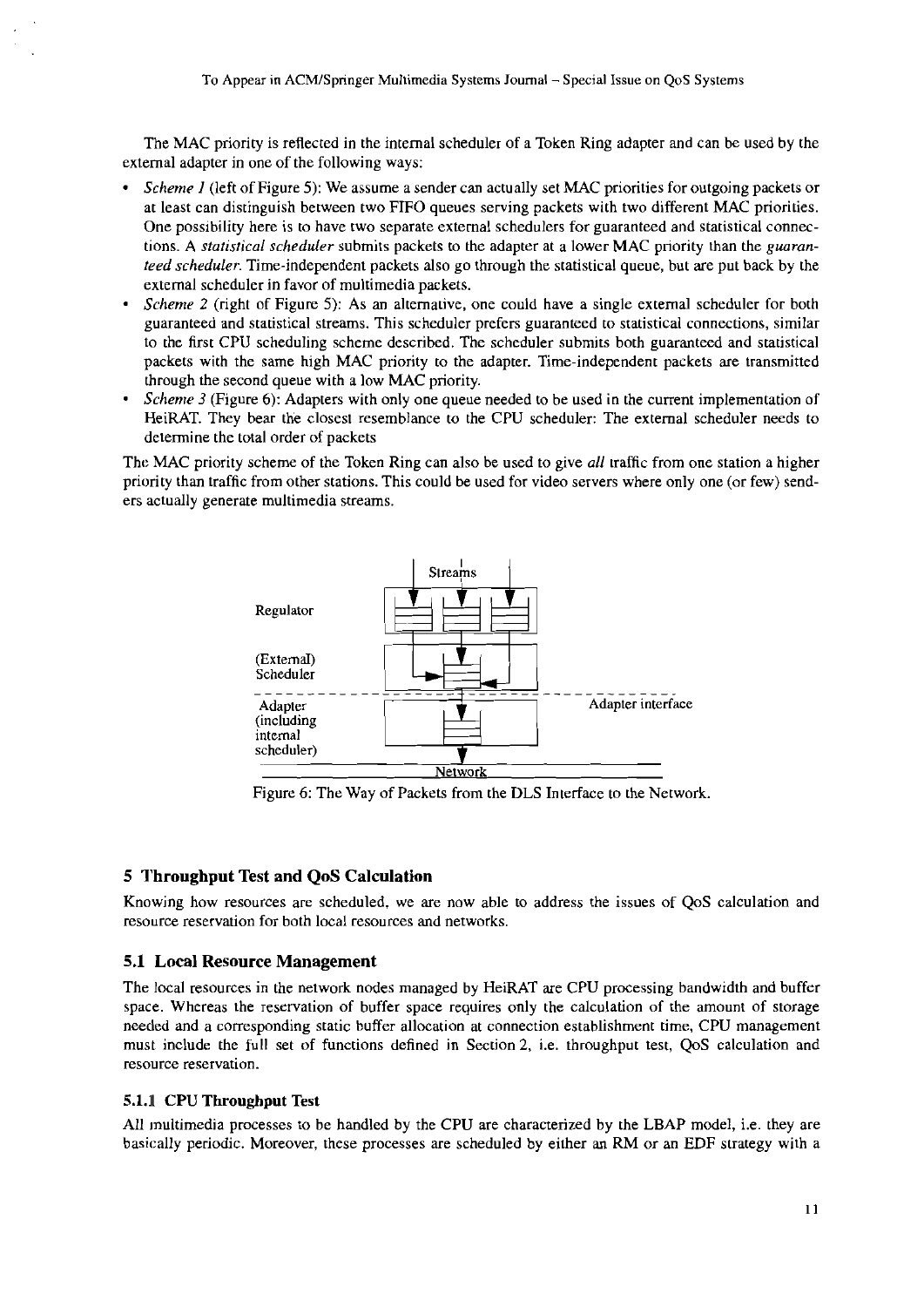preference to processes with a guaranteed QoS. Hence, the throughput test needed can be directly taken from classical scheduling theory (Liu and Layland 1973). **A** new stream can be accepted by the CPU if

$$
\sum_i R_i \cdot P_i \le U
$$

In this inequality, the index  $i$  runs through all existing streams and also the new stream.  $R_i$  denotes the maximum packet rate of connection i,  $P_i$  its processing time per packet, and U a non-negative real number of at most I for EDF scheduling and ln(2) for RM scheduling. In practice, it is advisable to restrict the utilization U to values smaller than 1 in order to provide some CPU capacity to non-multimedia processes.

# 5.1.2 CPU QoS CaIculation

QoS calculation in HeiRAT means to optimize one of the three QoS parameters while the other two are fixed. For the CPU, this optimization proceeds as follows:

- Throughput: Given the current CPU utilization and the maximum CPU utilization as defined in the throughput test, the maximum additional throughput rate that can be supported by the CPU is computed easily from the above fomula. The maximum packet size is obtained by table look-up, and the minimum actual transit time is the processing time  $P_i$ . A local delay bound has to be calculated from the this throughput value (sec below). At the target host, the sum of these local delay bounds is used to check whether the user's end-to-end delay requirements can be met.<br> *Delay*: Under both EDF and RM scheduling, the regular delay of a packet will never exceed  $1/R$  when
- the throughput test holds (Liu and Layland 1973).<sup>1</sup> Hence,  $1/R$  is a suitable delay value. For deadlinebased scheduling, worst-case simulation is an alternative way to calculate delay bounds (cf. (ANS1 1991)). but currently not implemented in HeiRAT. Under rate-based scheduling, worst-case simulation is not useful since the subsequent establishment of other streams with higher rates causes the calculated delay to increase for lower-rate streams.
- Reliability: If suficient buffer space to store all generated or incoming packets is reserved, no loss due to bufier overflow can occur for guaranteed streams. Hence, even the most restrictive reliability requirement (Class 4) will trivially be met. The local delay bound is calculated as described above.

# 5.2 Network Resource Management

Managing networks is special in that the various entities accessing the network may have a different view on its utilization and remaining bandwidth. Local bandwidth allocation techniques use only knowledge available on their system. We distinguish between two local techniques:

- The bandwidth counter approach allocates network bandwidth as long as the sum of the bandwidth requirements of the individual streams does not exceed a given bound.
- The *calculation-based approach* takes additional information into account, especially delay characteristics, thus managing not only the throughput but the full range of QoS parameters.

The advantage of a local approach is that the QoS can be calculated without requiring to collect knowledge about the streams sent by the other stations. However, the obtainable results can be unsatisfactory, when the number of stations connected to the ring is large. The assumption for the Token Ring, for cxample, is that all other stations always hold the token for the maximum time, although some of them might temporarily transmit no data at all. Hence, the bandwidth allocatable will be small and the delay will be high.

The problem can be solved by *global bandwidth allocation techniques* that look at the requirements of all stations. Such global allocation could be implemented in a distributed fashion. HeiRAT has chosen a simpler albeit less fault-tolerant approach and uses a centralized technique.

While the global and the calculation-based approach allow for a guaranteed QoS, the bandwidth counter technique yields only a statistical QoS (reasons for this are discussed below). Thus, it is especially appropriate for networks such as the Ethernet where due to the non-determinism of network access no guarantees can be given anyway.

<sup>1.</sup> This holds for guaranteed connections under both variants of the priority scheduling scheme described in Section 4.1. For statistical connections that stick to their specified workload bounds, this delay bound is valid under the second priority scheme.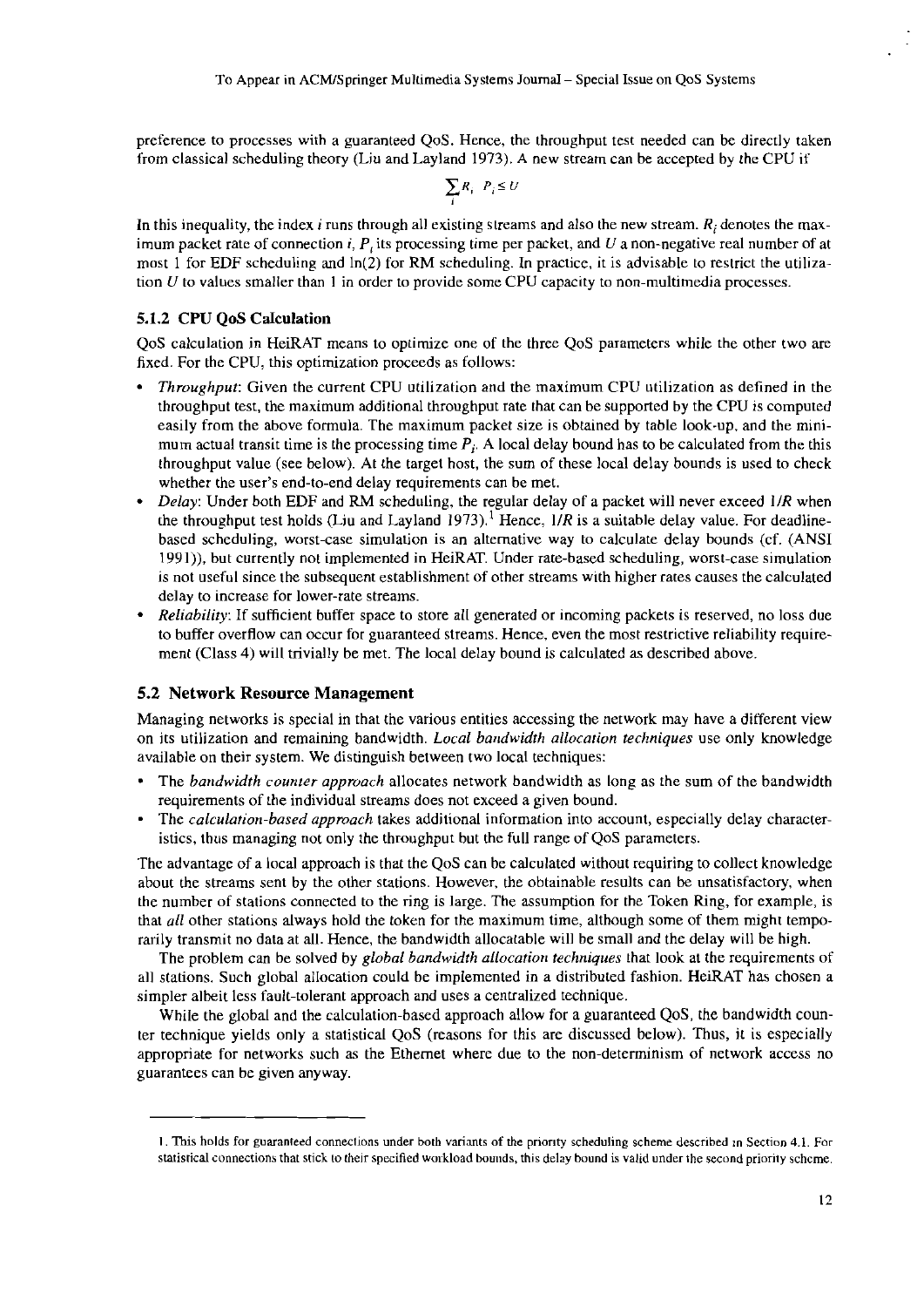In the following, we again use the Token Ring as an example for a network resource to be managed. We concentrate on local allocation techniques first and at the end move to a global scheme.

# **5.2.1 Processing Times on the Token Ring**

TO iderive a throughput test and QoS calculation for the Token Ring, one needs to know the streams to be transmitted from the station under consideration and the maximum time it takes to transmit a packet once it is on the adapter. The time interval from packet submission to the adapter and its transmission completion is composed of four components:

- the time to copy the packet to the adapter  $C$ ,  $\bullet$
- the time to access the token A.
- $\bullet$ the time for transmission of the packet *T,* and
- the packet propagation delay *7* across the ring.

We will refer to this total time as the processing time P of the packet. This term is chosen to highlight the similarities to the CPU scheme discussed previously: In this analogy, a packet is "processed" by the Token Ring: adapter from the instant when it is copied to the adapter until the instant when its transmission is completed.  $\tau$  includes the signal propagation delay around the ring and the bit delays introduced at each station. C,  $T$  and  $\tau$  are fixed given the particular ring configuration and the maximum packet size. A. which reflects the network bandwidth used by other stations, is variable. Its worst case needs to be computed.

For a scheduler using separate queues for guaranteed and statistical streams or, alternatively, for multimedia and other data traffic (See Figure **5),** the worst-case access delay occurs when the guaranteed packet is copied to the adapter only to find another packet (from a statistical or a normal data stream) whose transmission has just started. Since a station can transmit only one packet per token visit, the transmission of the guaranteed packet must wait for the retum of the token. However, prior to its retum as many as *N-1* stations could transmit,  $N$  being the number of stations on the ring. Hence, the worst-case access delay is given as  $A$  $N^*T + \tau$ . Using this value for A, the processing times for all packets are constant and identical.

Fora scheduling scheme using one adapter queue for all traffic (See Figure *6)* it is easily shown that the worst-case access delay is  $A = (N-1)*T+\tau$ . This is due to the fact that there is no other external scheduler on the Same station that interferes with the guaranteed streams and hence the only access delay incurred is due to the other *N-1* stations.

If multimedia traffic is transmitted at a higher MAC priority than data traffie the impact of stations with only data traffic (called *data stations* in the following) can be greatly reduced. For such a mixed scenario, it can be shown for both scheduling schemes that the worst case value of  $A = (N^+ + I)^*T + \tau$ , N' being the number of stations with multimedia traffic.The formula assumes that the transmission time of the other stations is bounded by **Z** If not, the access delay is somewhat higher. The additional delay incurred by data stations is due to the fact that in tbe worst case two data stations can transmit before any multimedia station can get hold of the token. This can be shown as follows: Consider the scenario when a data station is transmitting its information and the multimedia station frame arrives just too late on the adapter to make a reservation at a higher priority, i.e.. the header of the data frame has just passed by the multimedia station. Now. a second data station may transmit its frame before the multimedia station makes a suecessful reservation. Aftenvards, only multimedia stations can transmit and there are *N'-1* of these stations excluding the one under consideration.

In contrast to guaranteed connections, the processing times for statistical packets are not computed on a worsi.-case basis. The goal here is to obtain estimates or to compute lower processing times to support large traffic loads and offer an inexpensive, but reasonable QoS. To achieve this goal, for statistical packets a fixed estimate of the *token rotation time* (TRT) is used that gives the length of the time interval between two successive transmissions of statistical frames from this station. This estimate is affected by the number of higher-prionty frames of the guaranteed streams transmitted between the statistical frames - hence the TRT estimate for statistical streams is not necessarily smaller than the TRT for guaranteed streams.

In a more elaborate scheme, the estimate would not be fixed, but updated with each transmission completion in the following manner. Let  $TRT_{New}$  be a new estimate of the TRT,  $TRT_{old}$  the old estimate and *TRT<sub>Meas</sub>* the newly measured value of the TRT. Then the estimate can be updated as  $TRT_{New} = a^* TRT_{Old} +$  $(1-a)^*$  *TRT*<sub>Meas</sub>, where  $0 \le a \le 1$  determines the sensitivity of the estimate to new observations.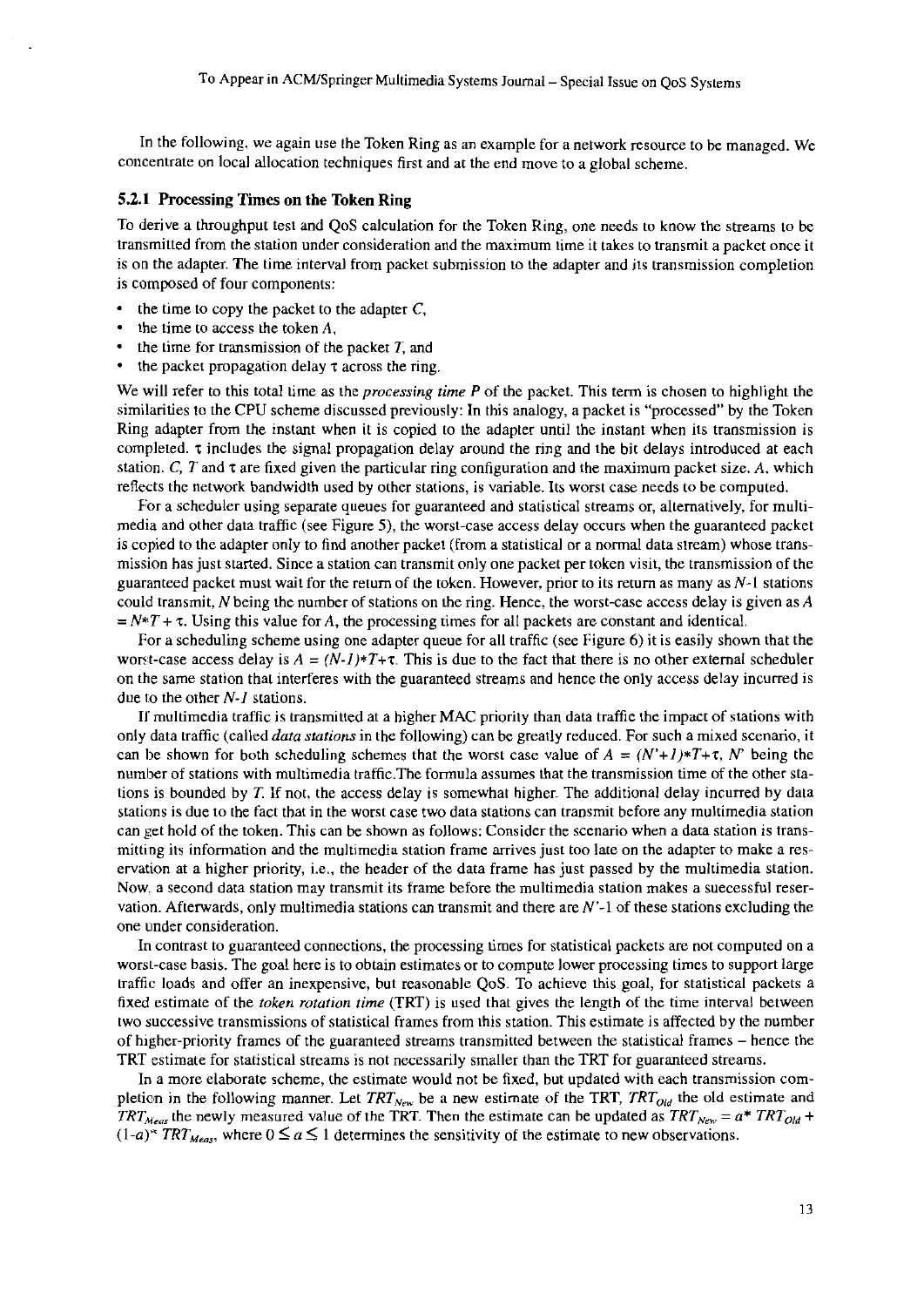# **5.2.2** QoS Calculation for the Token Ring

A main difference of the network resource compared to the CPU is its non-preemptive scheduling. In (Nagarajan and Vogt 1992) we derived a throughput test and algorithms for QoS computation under nonpreemptive scheduling. The most important results of this work are presented in the Appendix. They allow for the calculation of throughput and delay guarantees under the FP. RM and EDF scheduling schemes.

Based on these findings, QoS can be calculated depending on the parameter to be optimized as follows:

- *Delay optimization:* For FP and RM scheduling, delay and throughput are computed through the expressions in A.3. If the throughput obtained through these expressions is larger than the desired value *R,* the throughput test has succeeded. However. only R rather than the maximum supportable value is guaranteed. For EDF and RM scheduling, the expressions in A.2 can be used provided the processing times for all streams are identical (as it would be the case using the above calculations). Again, if the maximum supportable throughput is larger than the pre-specified throughput R, then a throughput of *R*  and a delay of  $1/R + P$  is guaranteed where P is the common packet processing time for all streams.
- *Throughput oprimization:* Again, the expressions in A.3 apply to the FP and RM schemes. If the maximum supportable throughput value is larger than the given desired value *R,* then again only *R* is guaranteed. If, however. the throughput value that can be supported is smaller than the desired value but larger than the worst-acceptable value, then this throughput value is guaranteed. Finally, if it is smaller than the required value, the stream will have to be rejected. Throughput optimization for the EDF scheme is done as described for EDF on the CPU, using the formulae in A.2.
- *Reliabilitj optimization:* The IBM Token Ring Busmaster adapter can indicate the successful or unsuccessful delivery of packets to the transmitting adapter. Error correction, however, cannot be provided by the Token Ring without retransmissions. Thus, the best reliability class supported by the Token Ring is Class 2.

The delay values as calculated above may be relatively small. We suggest that these values be relaxed slightly as guaranteeing a small delay bound to a low-priority stream might prevent the admission of higher priority streams in the future.

# **5.2.3** Guaranteed vs. Statistical QoS on Token Ring

The above QoS calculations are based on a number of worst-case assumptions. Together they determine the maximum possible length of time between the arrival of a high priority multimedia packet at the driver interface and the end of its transmission across the ring. These assumptions were:

- **(1)** When the copying of a packet to the adapter is completed, a free token has just passed.
- All multimedia stations on the ring always hold the token for the maximum possible time.
- **(3)** It takes the maximum time until a token reservation for a packet with a high MAC priority becomes effective, i.e., two data stations send for the maximum possible time before a high-priority multimedia packet gets the token.

Each of these assumptions is indispensable for guaranteed QoS. However. in configurations with many multimedia stations. they result in long processing times and delays. They may cause that only a relatively small fraction of the actually available Token Ring bandwidth can be allocated to guaranteed connections.<sup>2</sup> Hence, a supplementary scheme for statistical QoS is required that can allocate the remaining bandwidth. Such schemes could relax the assumptions in the following way:

- If calculations are made on a global, rather then local basis, better estimates for the maximum TRT can be achieved. We discuss the central bandwidth allocator for this below.
- If there are no data stations on the ring the processing time can be reduced as indicated in Section 5.2.1. This still yields a guaranteed QoS. If there are data stations that put only a low load on the ring it can be assumed that they do not interfere much with the multimedia trafic. In this case, working with a reduced processing time yields a reasonable statistical QoS.

*<sup>2.</sup>* We want ta emphasiae thal ihe schemc **for** guaranteeing QoS **on** Token Ring can be easily transferred to FDDl FDDI synchronous made is able to guaraniee **low** upper bounds for the TRT thus greatly reducing the worst-case processing time for **<sup>u</sup>** packet and increasing the bandwidth available for guaranteed connections.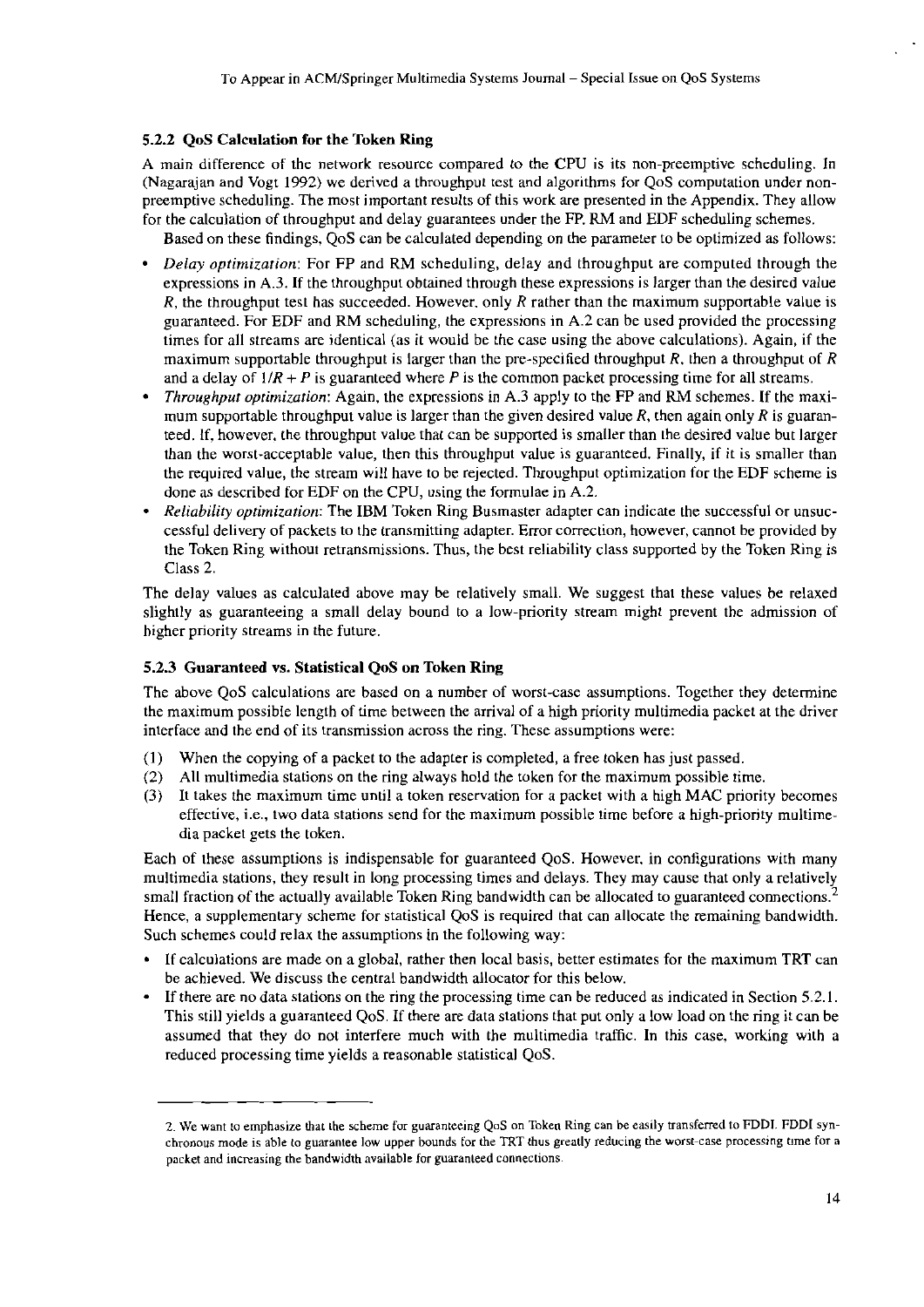As described in Section 5.2.2, statistical QoS calculation can be based on a TRT estimate. Although HeiRAT currently provides no monitoring function that keeps statistics on the TRT, a function is available which calculates the processing time based on a user-provided estimate for the token access time. The most optimistic assumption is that a token is immediately available after data is copied to the adapter. For a video server transmitting data on an otherwise unused ring, this assumption is justified. Here the access delay can be completely dropped from the sum defining the processing time. If there can be more than one frame on the adapter, copying and transmitting would proceed in parallel and one could even drop the copying time, thus reducing the processing time to the pure transmission time.

The above approaches reduce processing times, get a better estimate of the behavior of the other stations and the ring itself and relax assumptions  $(1)$ - $(3)$ . They can, however, not get around the problem of a temporary priority inversion: When a packet arrives at the adapter driver interface, another packet with a lower scheduling priority is just being copied to the adapter. This problem cannot be avoided due to the nonpreemptiveness of the sending process.

## 5.2.4 Bandwidth Counting for Token Ring

A radically different (and simplifying) approach to manage statistical connections does not use the above fomulae at all, but considers only the raw throughput required by the connections (Baugher et al. 1993). In this handwidth Counter approach, a new stream is admitted only if the total throughput needed by all streams lies below the total capacity of the ring (for example, 16 MBit/s or a lower value, if some residual bandwidth for other traffic is desired) or  $-$  alternatively  $-$  some capacity allocated to this station.

The advantage of this scheme is that all the raw Token Ring bandwidth available can be allocated to multimedia eonnections. It also permits to relax the requirement that the Token Ring driver never holds more than one frame on the adapter, provided that all connections are only statistical. The drawback of the bandwidth counter approach is that no tight delay bounds can be given.

In the current implementation of HeiRAT, the user can select whether statistical connections are managed by the calculation-hased or the handwidth counter approach. Hence, it is possible to combine the origiinal guaranteed approach based on the formulae and the statistical approach based on a bandwidth counter. This way, one can establish a small number of guaranteed connections with tight delay guarantees and also to utilize the full ring bandwidth by admitting additional statistical connections.

### 5.2.5 Central Bandwidth Allocation

When the above calculations are not just made on a single station, but by an entity that knows about all existing requirements throughout the System, potentially better QoS can he achieved. The HeiRAT *central bandwidth allocator* (CBA) (Jordaan, Paterok and Vogt 1993) is such an entity that is located somewhere in the network and keeps track of stations that currently submit multimedia data to the ring. It can currently be used with bridged LANs consisting of Token Ring. Ethernet, or FDDI.

The central piece of CBA is the *QoS allocator.* It includes a Management Information Base (MIB) storing rietwork topology information, the bandwidth currently available, other QoS parameters, and the current status of the resource reservations for individual streams. The allocator is able to receive requests for a certain QoS, to decide whether these requests can be granted or have to be rejected, to calculate QoS guarantees, to reserve corresponding resource capacities and to return QoS guarantees. On each network (single-segment or bridged) there can run only one allocator.

The allocator communicates with QoS requestors on the individual stations. This communication supports the registration of requestors with the allocator, the allocation, deallocation and change of QoS, and the reireshing of QoS reservaiions. QoS requestors act on behalf of QoS clients (for example, HeiRAT agenis). A requestor offers functions such as initialization of the requestor. establishment, change and release of reservations. It thus shields the clients from the direct communication with the allocator by providing the protocols and the frame formats required for tbis communication.

The QoS allocator includes a graphical user interface which allows to feed in all needed configuration inforination (such as LAN topology and capacity, IP addresses of the QoS requestors). It can be used to moniior the current resource allocation Status. Configuration and monitoring can be done via SNMP.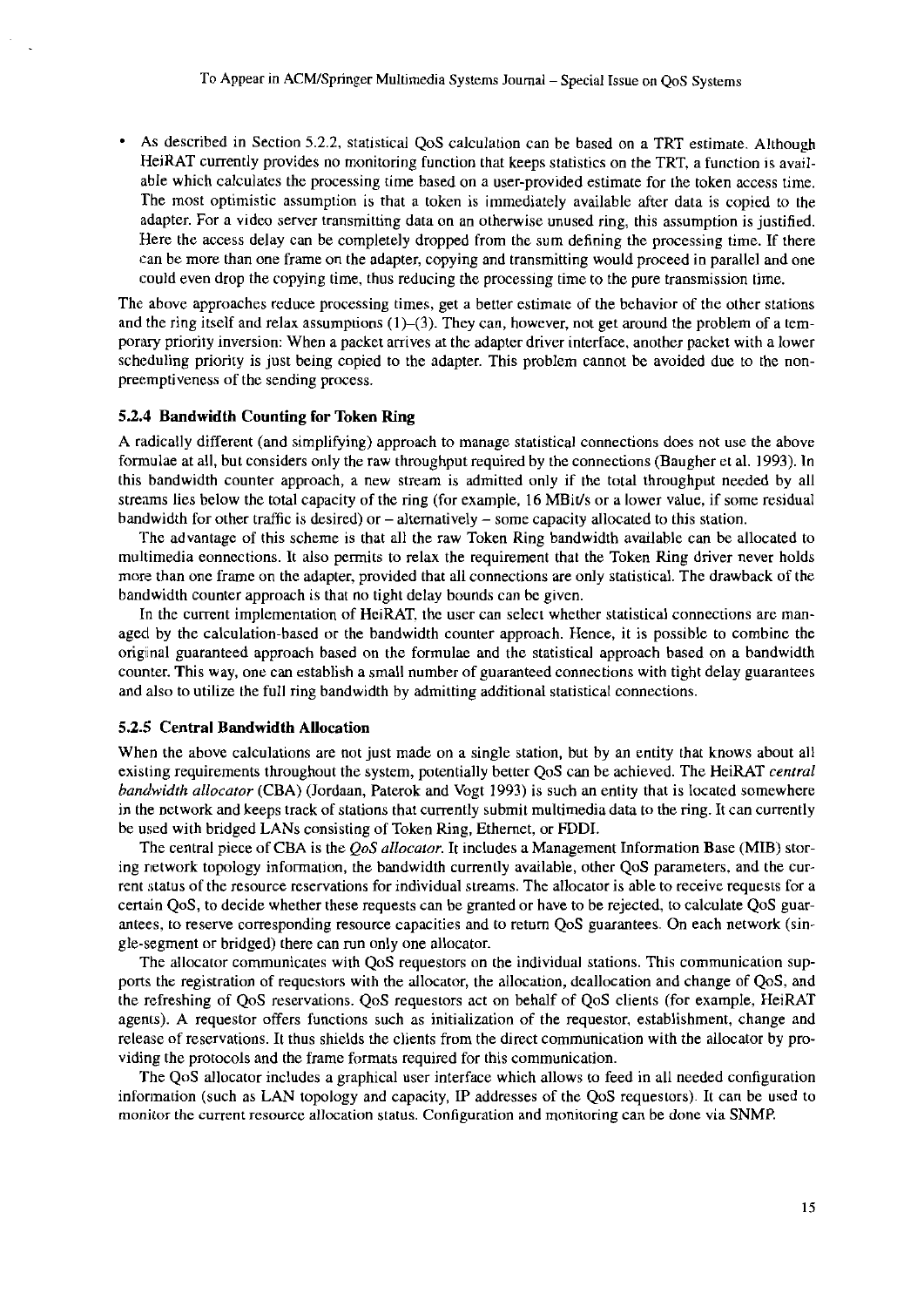

Figure 7: QoS Requestor and Allocator.

## **6 Closing Remark**

In this paper, we have shown the full range of HeiRAT functions from OoS modelling, to OoS enforcement to QoS calculation as they have been implemented in the HeiProjects over the past years. While our initial work was mainly concerned with providing guaranteed QoS, we have gradually shifted our attention to also support statistical QoS as is visible in the text above. We also looked at alternative approaches to provide QoS such as scaling (Delgrossi et al. 1994) and filtering (Wolf, Hemwich and Delgrossi 1995) and have implemented them in our system.

We have found that these various methods are no substitutes, but rather complement each other depending on the requirements of the applications that need tobe supported. We therefore believe that even with growing system and network bandwidth, there is a role for careful QoS calculation and reservation techniques: As bandwidth goes up, so does dernand. The modular HeiRAT frarnework is Open to be extended by QoS rnechanisms for further, more modern networks. The results we have presented for Token Ring management can be easily transferred to other token-based networks like FDDI. Switched networks like ATM require the design of own methods. However, where our design had to graft real-time mechanisms on the underlying system, fulure platforms rnay benefit from the inclusion of HeiRAT-like mechanisrns in the system from the ground up.

#### **7 Acknowledgments**

We would like to thank our colleagues at IBM for their contributions to HeiRAT. Luca Delgrossi, Frank Hoffmann and Sibylle Schaller worked on the ST-I1 protocol implernentation. Wolfgang Burke implemented the first version of the CPU scheduler under AIX and Andreas Mauthe did the same for OS/2. Rarnesh Nagarajan devised the method for calculating and enforcing QoS guarantees for the Token Ring. Marcel Graf and Barbara Twachtmann implemented the Token Ring access scheduler under AIX; Ralph Demuth developed the OS/2 version. Sandhya Nagarajan programmed functions for the transformation of QoS values between the different layers. Derick Jordaan worked on bandwidth allocation issues. Last, but not least, Martin Paterok provided many valuable comments on our work.

### **8 References**

- Anderson DP. Herrrwich RG. Schaefer C (1990) *SRP: A Resource Reservation Pmrocol for Guaranteed-Performance Communication in the Interner.* TR-90-006, ICSI, Berkeley
- Anderson DP (1993) *Metaschedriling for Contlnuous Media* ACM Transactions on Computer Systems, Vol. 11, No. **3**
- American National Standards Institute (1991) *Integrated Services Digital Network (ISDN) Digital Subscriber Signaling System No.1 (DSSII* - *Sigruiling Spec\*ation for Frame Relay Bearer Service,* ANS1 T1.617-1991
- Baugher M. French S, Stephens A. Van Horn 1 (1993) *A Multimedia Clienr to the 1BM* LAN *Server.* ACM Multimedia '93, Anaheim
- Case JD, Fedor MS. Schoffstall ML, Davin IR (1990) *A Simple Nehvork Mamgenzenl Pmrocol.* Internet RFC 1157
- Cidon I, Gopal I, Guérin R (1991) *Bandwidth Management and Congestion Control in plaNET*. IEEE Communications Magazine, VoI. **28,** No. 10
- **Cmz** RL (1991) *A Calculus for Network Delax, PARTI: Network Elements in Isolation. IEEE* Transactions on Information Theory, Vol. 37, No. I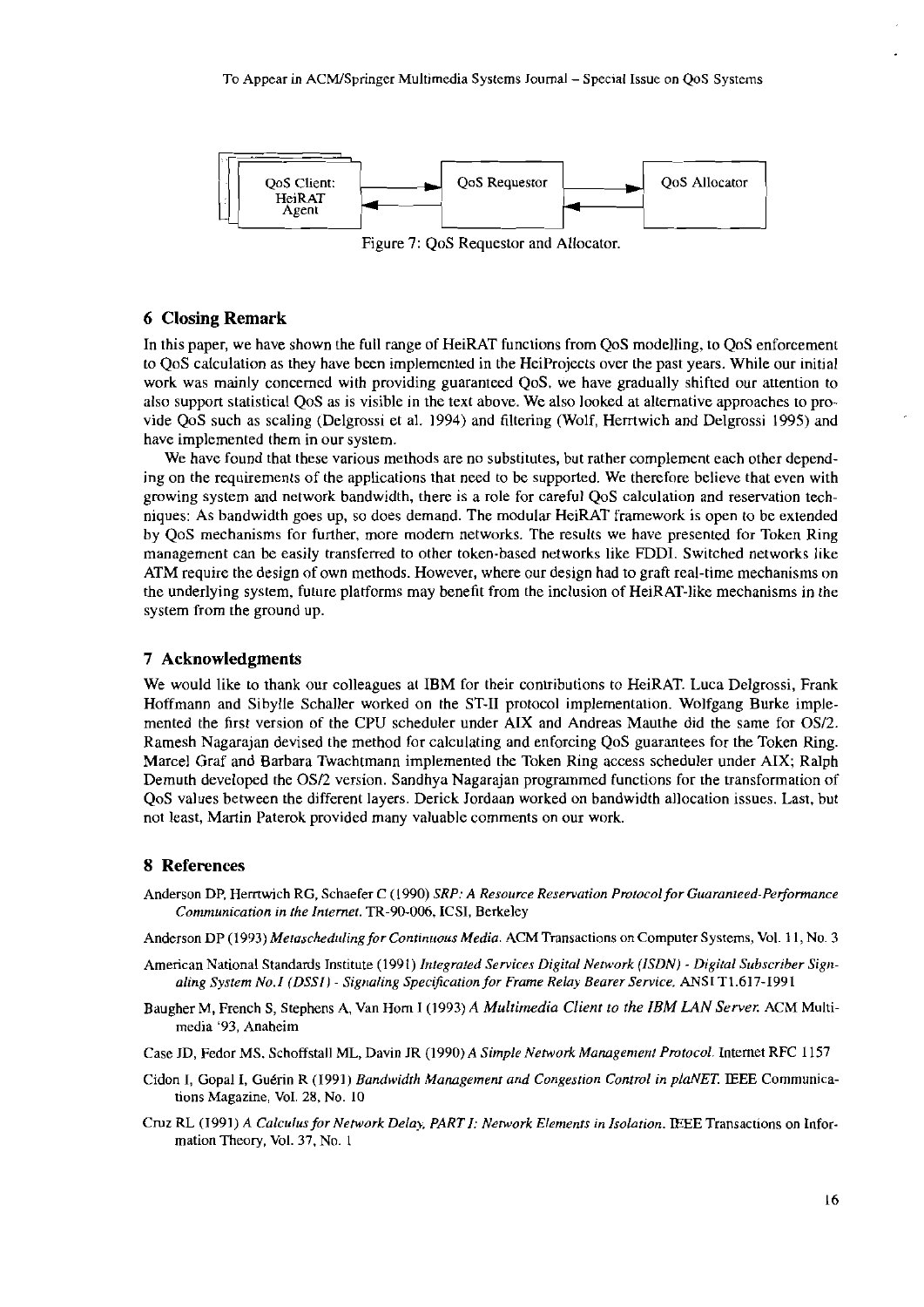- Delgrossi L, Halstrick C, Hehmann D, Herrtwich RG, Krone O, Sandvoss J, Vogt C (1994) Media Scaling in a Multimedia Communication System. ACM Multimedia Systems, Vol. 2, No. 4
- Delgrossi L. Halstrick C, Herrtwich RG, Stuettgen H (1992) HeiTP: A Transport Protocol for ST-II. GLOBE-COM'92, Orlando
- Delgrossi L. Herrtwich RG, Vogt C, Wolf L (1993) Reservation Protocols for Internetworks: A Comparison of ST-II and RSVP Fourth International Workshop on Network and Operating System Support for Digital Audio and Video, Lancaster
- Delgrossi L, Berger L (1995) Internet STream Protocol Version 2 (ST2) Protocol Specification Version ST2+. Internet RFC 1819
- Heritwich RG (1994) Distributed Multimedia Solutions from the HeiProjects. In: J.L. Encarnacao, J.D. Foley (Eds): Multimedia - System Architectures and Applications, Springer
- Jordaan D. Paterok M. Vogt C (1993) Layered Quality of Service Management in Heterogeneous Networks. IBM European Networking Center. TR 43.9304. Heidelberg
- Kätker S, Paterok M, Vogt C, Wittig H. Delgrossi L (1993) An SNMP MIB for rhe ST-I1 Protocol and the Heidelberg Resource Administration Technique. IBM European Networking Center, TR 43.9314. Heidelberg
- Liu CL, Layland JW (1973) Scheduling Algorithms for Multiprogramming in a Hard Real-Time Environment. Journal of ACM, Vol. 20. No. 1
- Mercer CW, Tokuda H (1991) Priority Consistency in Protocol Architectures. Second International Workshop on Network and Operating System Support for Digital Audio and Video, Heidelberg
- Mitzel DJ, Estrin D, Shenker S, Zhang L (1994) An Architectural Comparison of ST-II and RSVP, IEEE Infocom '94
- Nagarajan R. Vogt C (1992) Guaranteed-Performance Transport of Multimedia Traffic over the Token Ring. IBM European Networking Center, **TR** 43.9201, Heidelberg
- Taber D (1993) Multi-Media Network Resource Reservation (NRR), Functional Specification, Level 0.1. IBM Networking Systems. TR NRR-FS-001, Raleigh
- Topolcic C (Ed.) (1990) Experimental Interner Stream Pmrocol, Version 2 (ST-11). Internet RFC 1 190
- Vogt C (1995) Quality-of-service management for multimedia streams with fixed arrival periods and variable frame sizes. ACM Multimedia Systems, Vol. 3. No. 2
- Vogt C. Herrtwich RG, Nagarajan R (1993) HeiRAT: The Heidelberg Resource Administration Technique Design Philosophy and Goals. Kommunikation in Verteilten Systemen, Munich
- Vogel R, Herrtwich RG, Kalfa W, Wittig H, Wolf LC (1995) QoS-Based Routing of Multimedia Streams in Computer Nemorks. accepted for publication Special Issue of EEE JSAC on Distributed Multimedia Systems and Technology
- Wolf LC, Burke W, Vogt C (1996) Evaluation of a CPU Scheduling Mechanism for Multimedia Systems, Software -Practice and Experience, Vol. 26, No. 4
- Wolf LC, Herrtwich RG, Delgrossi L (1995) Filtering Multimedia Data in Reservation-Based Internetworks. Kommunikation in Veneilten Systemen, Chemnitz
- Wolf LC, Herrtwich RG (1994) The System Architecture of the Heidelberg Transport System. ACM Operating Systems Review, Vol. 28, No. 2
- Wolf LC (1996) Resource Management for Disfributed Mulrimedia Systems. Kluwer, Boston
- Wittig H, Wolf LC, Vogt C (1994) CPU Utilization of Multimedia Processes: The Heidelberg Predictor of Execution Tool. Second International Workshop on Advanced Teleservices and High Speed Communication Architectures. Heidelberg
- Zhang L, Deering S, Estrin D, Shenker S, Zappala D (1993) RSVP: A New Resource ReSerVation Protocol, 1EEE Network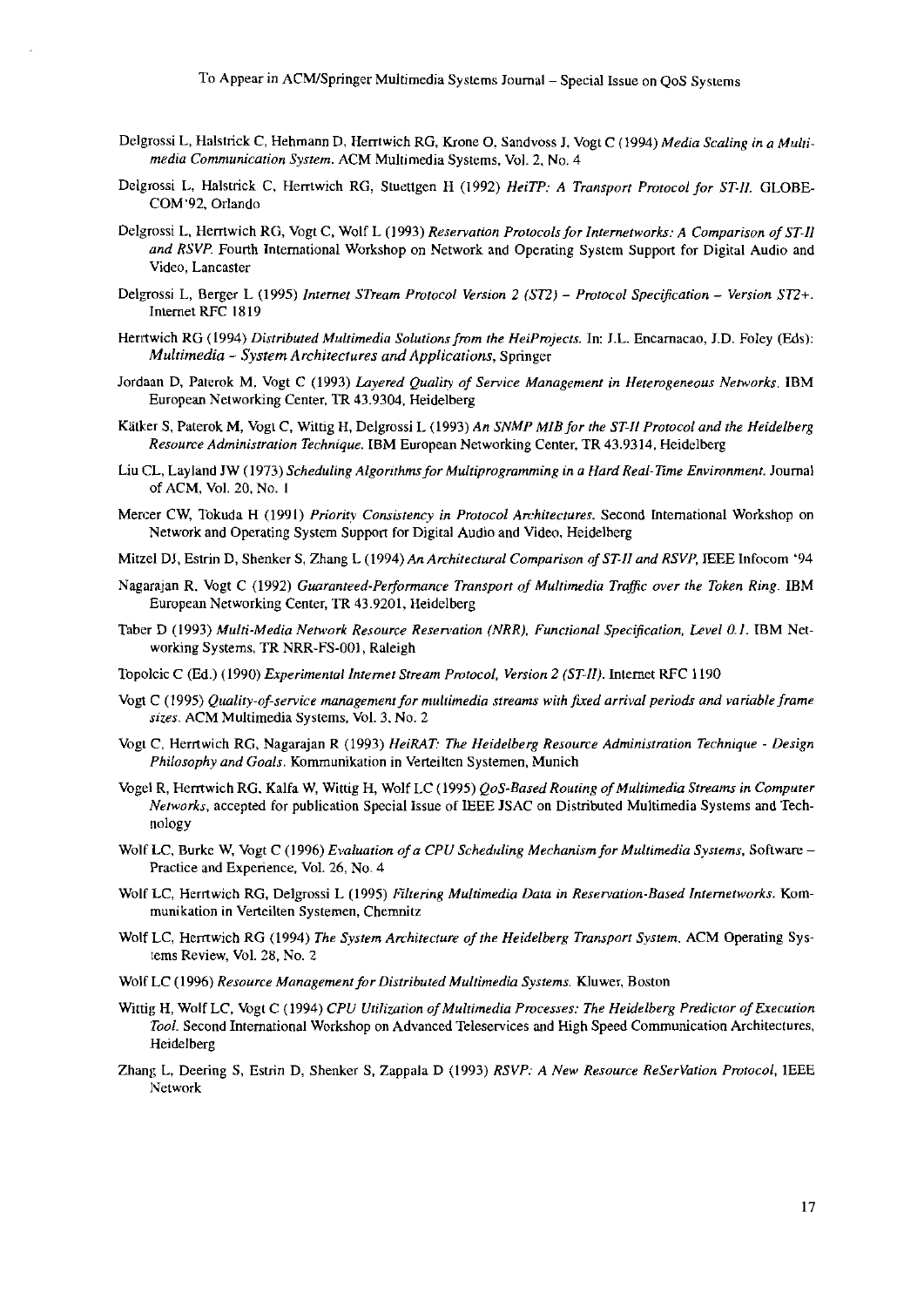# **Appendix A QoS Calculation Under Non-Preemptive Scheduling**

This Appendix contains theorems for QoS calculation under non-preemptive scheduling, which can be used for QoS management of the Token Ring (see Section *5.2.2).* At this place, the proofs for the theorems are omitted due to space limitations. They can be found in (Nagarajan and Vogt 1992).

In general, we address the problem of the non-preemptive scheduling of  $N$  periodic streams with periods  $T_1, T_2, \ldots, T_N$  (i.e., rates  $R_i = 1 / T_i$ ) and deadlines  $d_i$  smaller than or equal to the period.

### **A.l Fixed Priority Non-Preemptive Scheduling of Periodic Streams**

First, we consider the *fixed-priority* (FP) scheduling scheme, i.e., each stream is assigned a unique priority value and streams are scheduled according to this priority. One special case of this scheme is the *rare*monotonic (RM) scheduling strategy. Our aim, here, is to formulate a throughput test in order to ensure that all deadlines are met for all packets of the streams.

**Theorem 1:** Given N periodic streams with periods  $T_1, T_2, \ldots, T_N$  and deadlines  $d_i \leq T_p$ ,  $1 \leq i \leq N$ . Assume that the streams are numbered by increasing priorities, i.e., that stream N has the highest priority and stream 1 has the lowest. Also. assume that processing times of the slream packets are unity (i.e., identical). Then, the streams are schedulable within their deadlines with the non-preemptive fixed-priority scheme if

$$
d_N \ge 2
$$
  
\n
$$
d_i \ge 2 + C(d_i, T_{i+1}) + ... + C(d_i, T_N)
$$
  
\n
$$
1 \le i < N
$$
  
\nwhere 
$$
C(x, y) = ce^{i\ell} \left( \frac{x-1}{y} \right) + 1
$$
  
\n
$$
(ceil(z) \text{ is the smallest integer } k \text{ with } z \le k.)
$$

For processing times that are not identical we have

**Theorem 2:** Given N periodic streams with periods  $T_1, T_2, \ldots, T_N$  and deadlines  $d_1, d_2, \ldots, d_N$  with  $d_i \leq$  $T_i$ ,  $1 \le i \le N$ . Assume that the streams are numbered by increasing priorities, i.e., that stream N has the highest priority and stream 1 has the lowest. Also, assume that the processing time of the packets from stream i is  $P_i$ . Then, the streams are schedulable within their deadlines with the non-preemptive fixed-priority scheme if

$$
d_N \ge P_N + max_{1 \le i \le N} P_i
$$
  

$$
d_i \ge P_i + max_{1 \le j \le N} P_j + \sum_{j=i+1}^{N} P_j \cdot F(d_i - R_j, T_j) \qquad 1 \le i < N
$$
  
where 
$$
F(x, y) = ceil\left(\frac{x}{y}\right) + 1
$$

The discontinuities induced by the ceiling function make the calculation of optimum QoS valucs somewhat tedious (see A.3). Alternative expressions without these discontinuities are given by

**Theorem 3:** Given N periodic streams with periods  $T_1$ ,  $T_2$ , ...,  $T_N$  and deadlines  $d_1$ ,  $d_2$ , ...,  $d_N$  with  $d_i \leq T_p$ ,  $1 \leq i \leq N$ . Assume that the streams are numbered by increasing priorities, i.e., that stream N has the highest priority and stream 1 has the lowest. Also, assume that the processing time of the packets from stream i is  $P_i$ . Then, the streams are schedulable within their deadlines with the non-preemptive fixed-priority scheme if

$$
d_N \ge P_N + \max_{1 \le i \le N} P_i
$$
  

$$
d_i \ge P_i + \max_{1 \le j \le N} P_j + \sum_{j=i+1}^{N} P_j \cdot G(d_i - P_j, T_j) \qquad 1 \le i \le N
$$
  
where 
$$
G(x, y) = \frac{x}{y} + 2
$$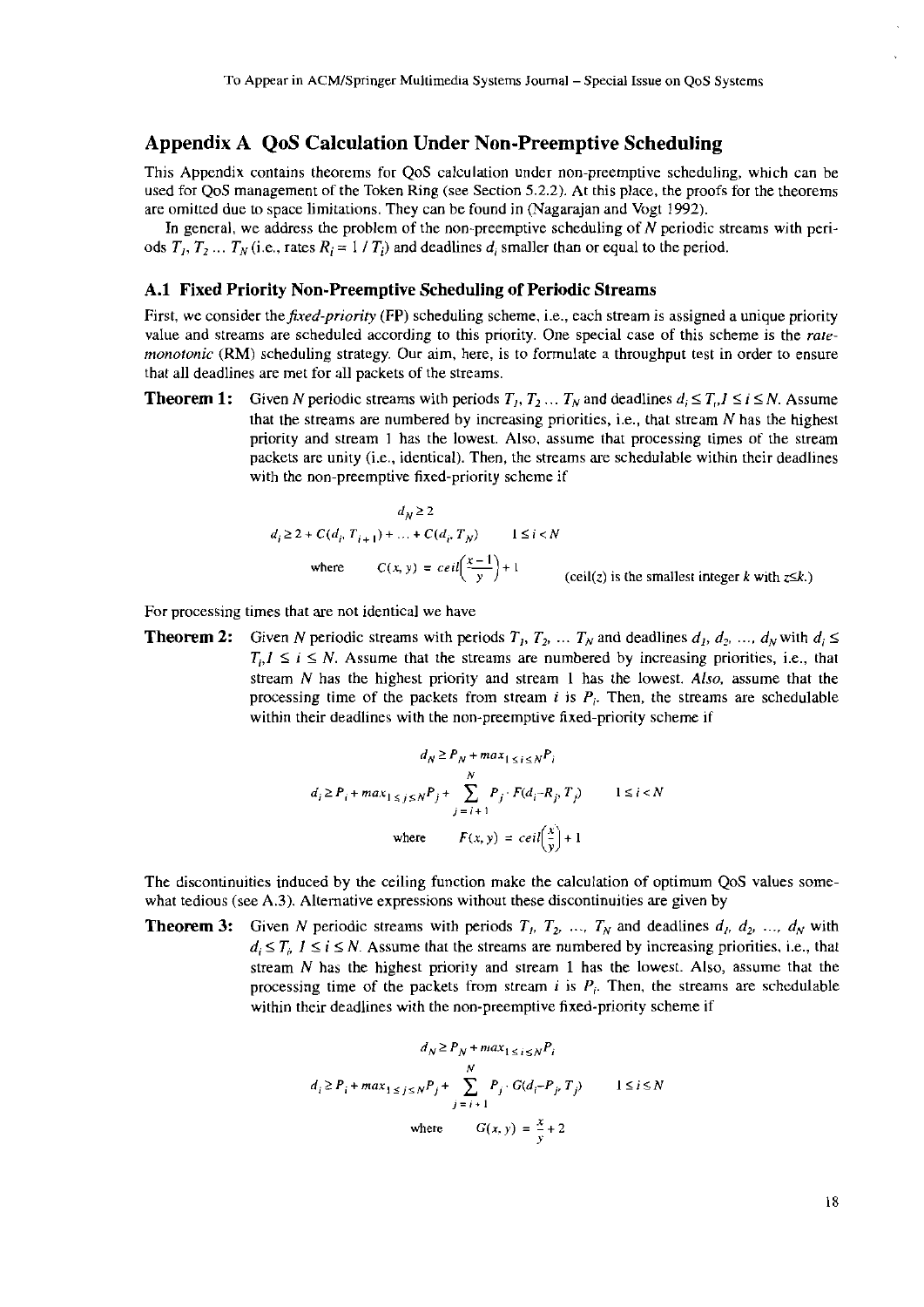# **A.2 EDF and RM Non-Preemptive Scheduling of Periodic Streams**

We now consider throughput tests for non-preemptive EDF and RM scheduling. These tests are extensions of the expressions in (Liu and Layland 1973) conceming the corresponding preernptive scheduling schemes.

**Theorem 4:** Given N periodic streams with periods  $T_1, T_2, ..., T_N$  (i.e., rates  $R_i = I/T$ , and unit processing times P per packet. Let  $d_i = T_i + P$  be the deadline for stream i. Then, the streams are schedulable within their deadlines with the non-preernptive **RM** scheme if

$$
\sum_{i=1}^{N} \frac{1}{T_i} \cdot P \leq ln(2)
$$

For EDF scheduling, the same holds if

$$
\sum_{i=1}^{N} \frac{1}{T_i} \cdot P \le 1
$$

# **A.3 Computation of Optimal Throughput and Delays**

Finally, we consider the computation of the optimal throughput and delay values. This optimization is carried out for a Single newly established stream given that the guarantees and strearn characteristics for all existing streams are known. Such an optimization is needed for exarnple for the cornputation of QoS values as in Section 5.2.2.

First, we consider the **FP** scheduling scheme and subsequently the RM and EDF schemes respectively. It can be easily derived from Theorem 3 that the smallest delay bound that can be guaranteed to stream  $i$  ( $I$  $\leq i \leq N$  is:

$$
d_i = \frac{P_i + (max_{1 \le j \le N} P_j) + \sum_{j=i+1}^{N} P_j \left(2 - \frac{P_j}{T_j}\right)}{1 - \sum_{j=i+1}^{N} \frac{P_j}{T_j}}
$$

Nbeing the total number of streams. Note that the guarantees for all streams with a higher priority than that of a newly established stream  $i$  are not affected by this new stream. We need only ensure that the new stream has no impact on the guarantees given to lower priority streams. The choice of the throughput value of the new stream is crucial in this respect. It can be easily shown that if the period  $T<sub>i</sub>$  is chosen such that  $T_i = \max(\max_{1 \leq j < i} L_j, d_j)$ 

where

$$
L_j = \frac{P_i(d_j - P_i)}{d_j - P_j - 2P_i - \max_{1 \le k \le N} P_k - \sum_{k=j+1, k \ne i}^{N} P_k \left(2 + \frac{d_j - P_k}{T_k}\right)}
$$

then none of the guarantees for the lower streams will be violated and hence  $I / T_i$  is the highest value of the throughput that can be provided to the new stream  $i$ .

Next, we consider the RM scheme specifically. Note that the RM scheme is a special case of the FP scherne and hence the results above are applicable as well. As an alternative, an optimization based on the throughput tests in Theorem 4 is possible. For the RM scheme. we consider two potential Scenarios. First, when it is desired to admit the connection at a fixed priority and later the case where the optimization is also over the choice of priority.

RM scheme  $\cdot$  *fixed priority:* Here we assume that the new stream is to be admitted at priority *i* where  $1 \leq i$  $\leq N+1$  and N is the number of existing streams (i.e., streams 1,...,*i-1*,*i+1*,..., $N+1$  exist already). First, we compute the residual capacity available at this station: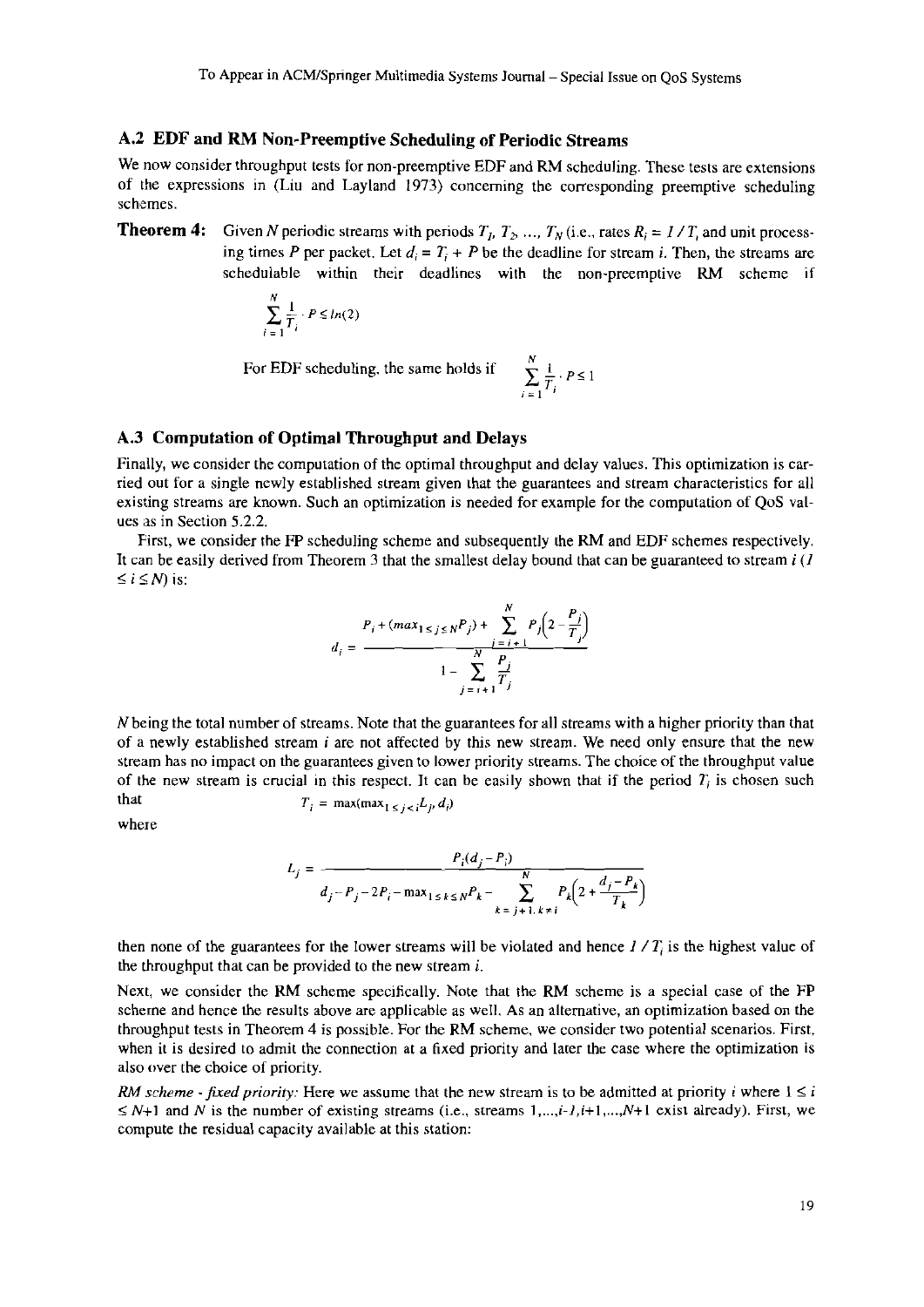$$
U_r = \ln(2) - \sum_{j=1}^{N+1} \frac{P}{T_j}
$$

where P is the common processing time for all streams and  $T_j$  are the respective periods. Note that the scheduling test in Theorem 4 does not allow for the possibility of variable processing times (see Section for the motivation of identical processing times). Given the residual processing capacity availahle, the maximum allowahle throughput rate results from the minimum allowahle period:

$$
T_i = \max(\frac{P}{U_r}, T_{i+1}) \qquad 1 \le i \le N+1
$$

(Take  $T_{N+2} = 0$  while computing the above expressions). However, if  $T_i > T_{i-1}$  then the new stream cannot be admitted at the given priority hecause otherwise the given priority ordering would be violated.